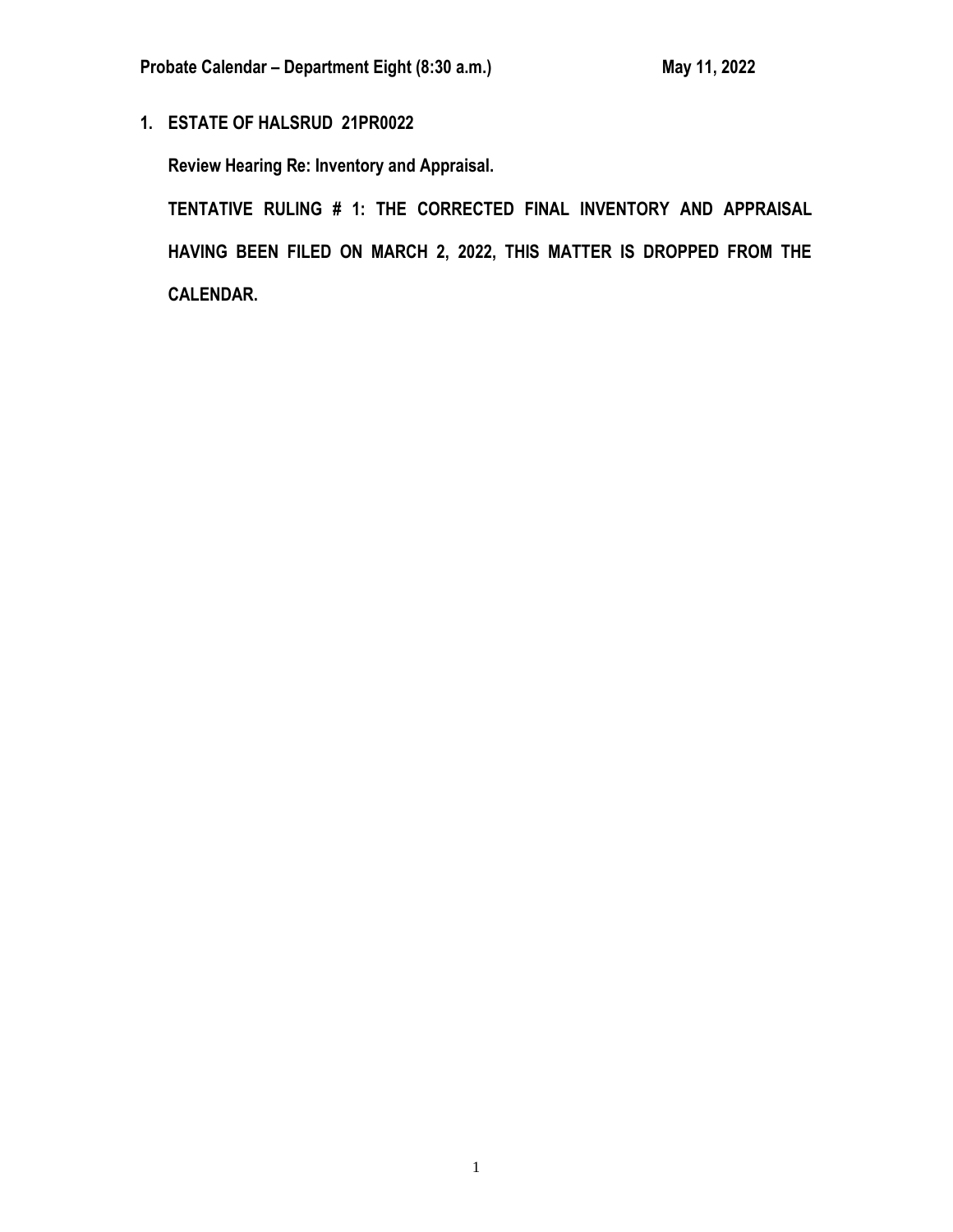# **2. ESTATE OF DAYTON-AXLINE 21PR0017**

## **Review Hearing Re: Inventory and Appraisal.**

 Letters Administration with Will Annexed were issued on January 12, 2022. There is no Final Inventory and Appraisal in the court's file.

**TENTATIVE RULING # 2: APPEARANCES ARE REQUIRED AT 8:30 A.M. ON WEDNESDAY, MAY 11, 2022 IN DEPARTMENT EIGHT. IF A PARTY OR PARTIES WISH TO APPEAR TELEPHONICALLY THEY MUST APPEAR BY "VCOURT", WHICH MUST BE SCHEDULED AND PAID THROUGH THE COURT WEBSITE AT www.eldorado.courts.ca.gov/online-services/telephonic-appearances.**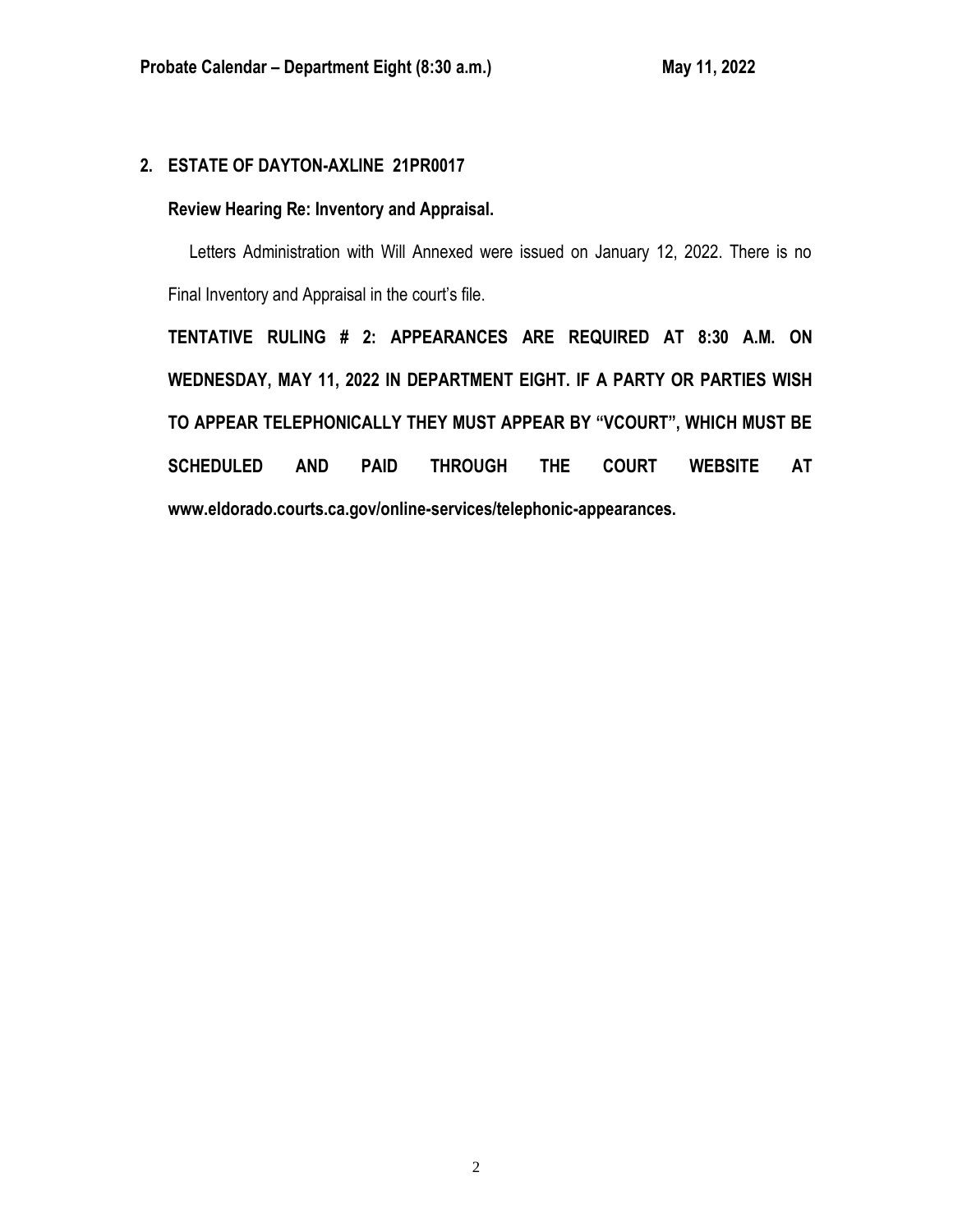**3. ESTATE OF JOHNSON PP-20210160**

**Review Hearing Re: Inventory and Appraisal.**

**TENTATIVE RULING # 3: THE FINAL INVENTORY AND APPRAISAL HAVING BEEN FILED ON APRIL 12, 2022, THIS MATTER IS DROPPED FROM THE CALENDAR.**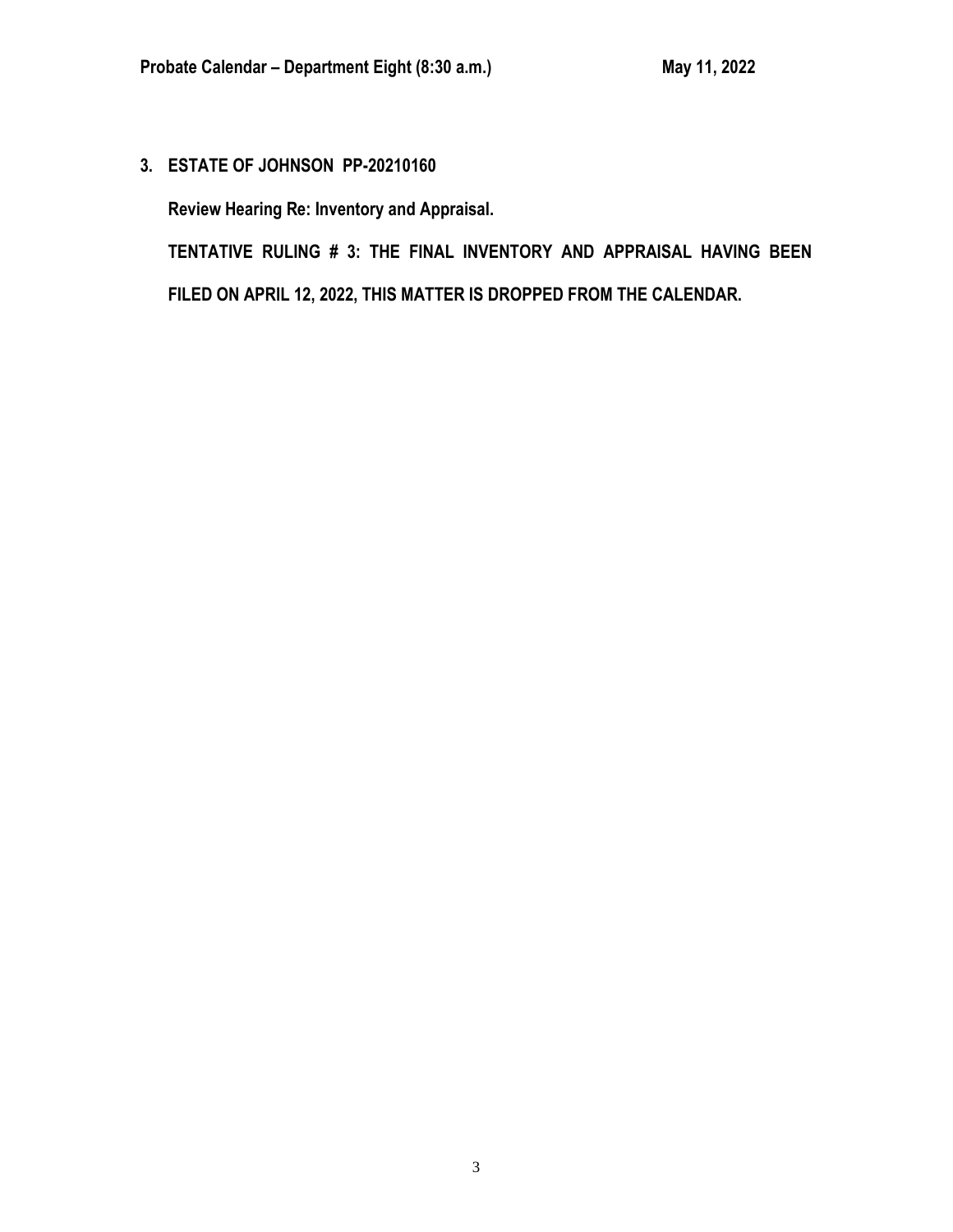# **4. ESTATE OF WYTKIND PP-20210210**

## **Review Hearing Re: Inventory and Appraisal.**

 Letters Testamentary were issued on January 27, 2022. There is no Final Inventory and Appraisal in the court's file.

**TENTATIVE RULING # 4: APPEARANCES ARE REQUIRED AT 8:30 A.M. ON WEDNESDAY, MAY 11, 2022 IN DEPARTMENT EIGHT. IF A PARTY OR PARTIES WISH TO APPEAR TELEPHONICALLY THEY MUST APPEAR BY "VCOURT", WHICH MUST BE SCHEDULED AND PAID THROUGH THE COURT WEBSITE AT www.eldorado.courts.ca.gov/online-services/telephonic-appearances.**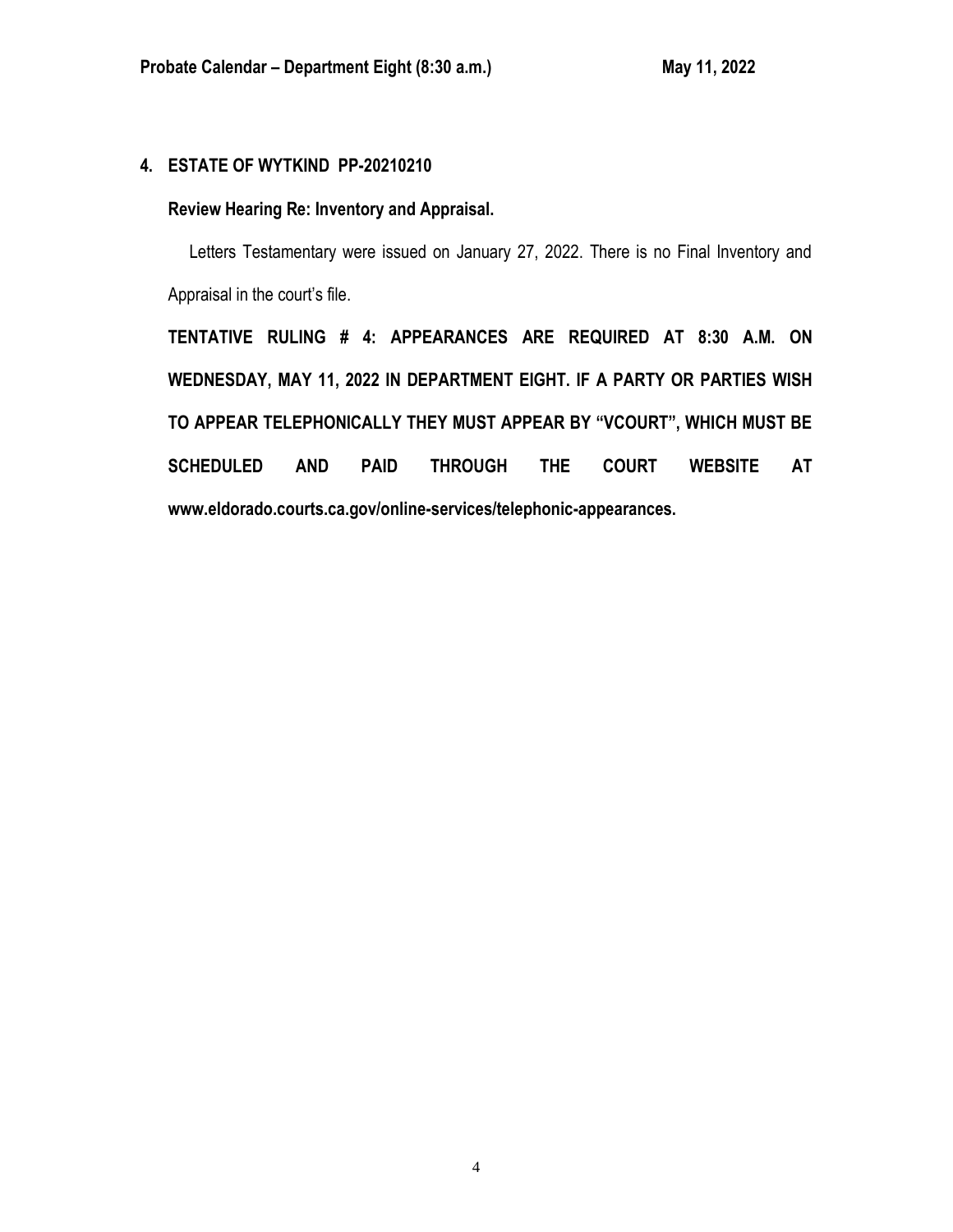# **5. ESTATE OF MARK PP-20210155**

## **Review Hearing Re: Inventory and Appraisal.**

 Letters Testamentary were issued on November 12, 2021. There is no Final Inventory and Appraisal in the court's file.

**TENTATIVE RULING # 5: APPEARANCES ARE REQUIRED AT 8:30 A.M. ON WEDNESDAY, MAY 11, 2022 IN DEPARTMENT EIGHT. IF A PARTY OR PARTIES WISH TO APPEAR TELEPHONICALLY THEY MUST APPEAR BY "VCOURT", WHICH MUST BE SCHEDULED AND PAID THROUGH THE COURT WEBSITE AT [www.eldorado.courts.ca.gov/online-services/telephonic-appearances.](http://www.eldorado.courts.ca.gov/online-services/telephonic-appearances)**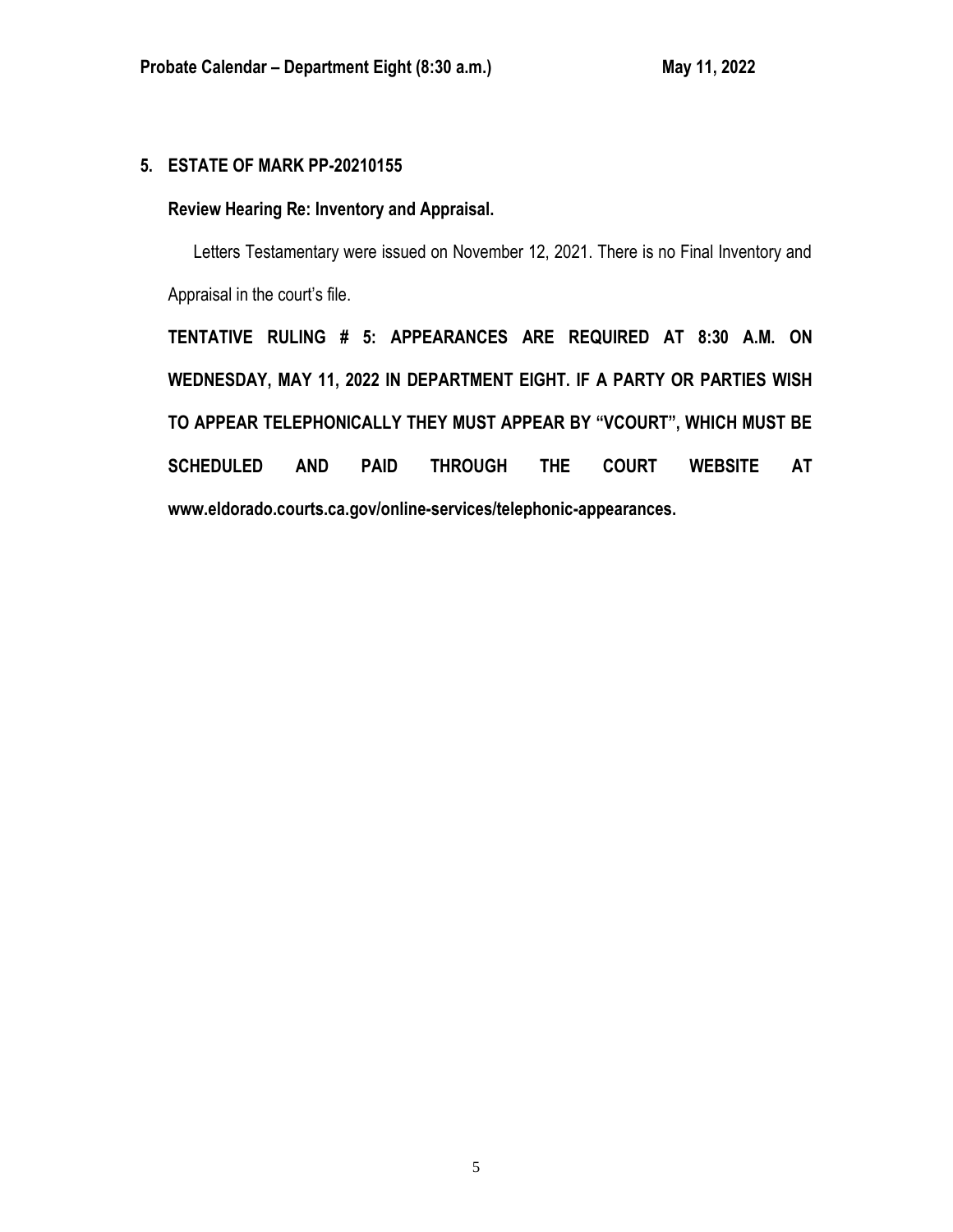# **6. ESTATE OF PEARCE PP-20210080**

## **Review Hearing Re: Inventory and Appraisal.**

 Letters of Administration were issued on September 15, 2021. There is no Final Inventory and Appraisal in the court's file.

**TENTATIVE RULING # 6: APPEARANCES ARE REQUIRED AT 8:30 A.M. ON WEDNESDAY, MAY 11, 2022 IN DEPARTMENT EIGHT. IF A PARTY OR PARTIES WISH TO APPEAR TELEPHONICALLY THEY MUST APPEAR BY "VCOURT", WHICH MUST BE SCHEDULED AND PAID THROUGH THE COURT WEBSITE AT www.eldorado.courts.ca.gov/online-services/telephonic-appearances.**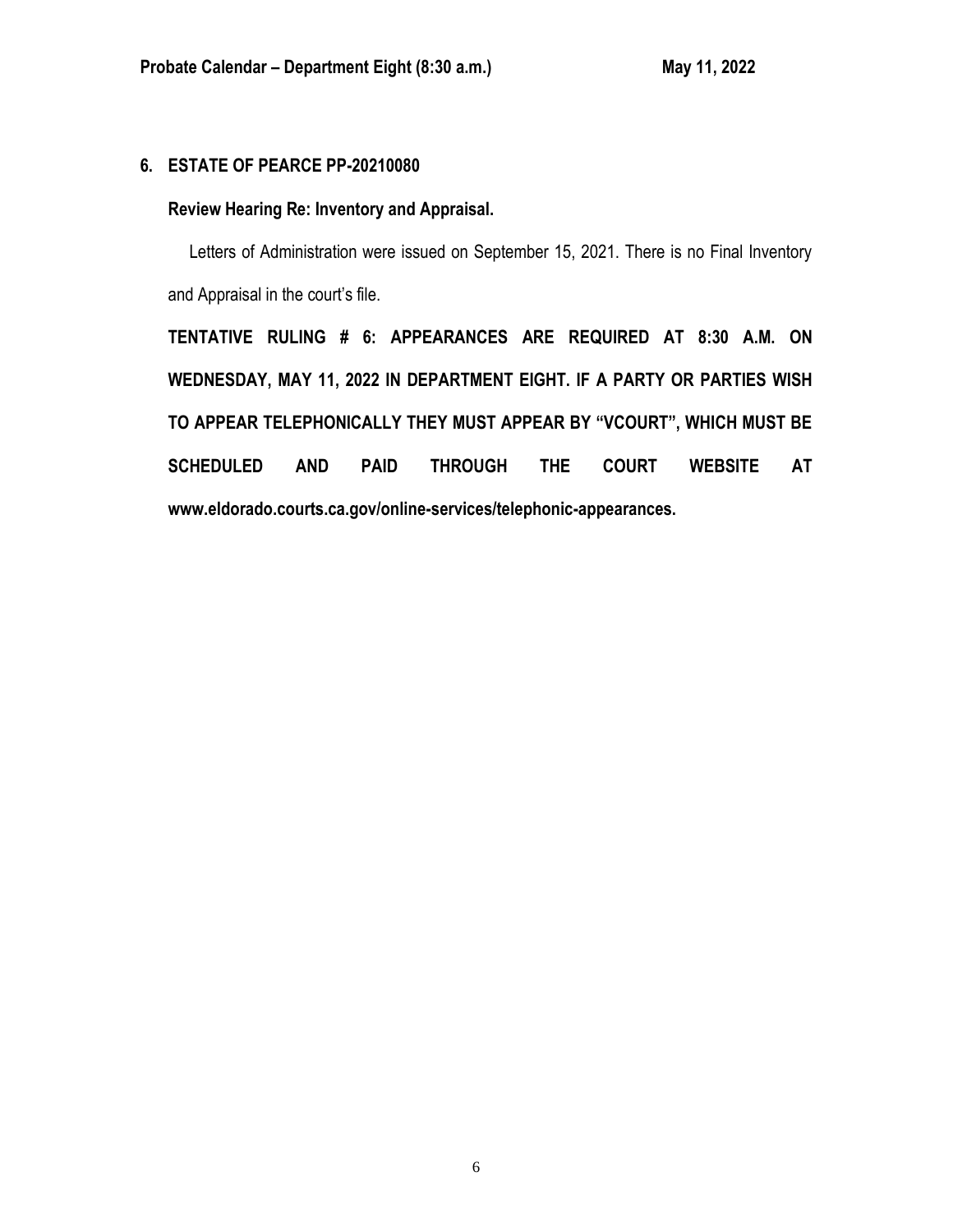# **7. ESTATE OF HOGUE PP-20210209**

## **Review Hearing Re: Inventory and Appraisal.**

 Letters of Administration were issued on January 12, 2022. There is no Final Inventory and Appraisal in the court's file.

**TENTATIVE RULING # 7: APPEARANCES ARE REQUIRED AT 8:30 A.M. ON WEDNESDAY, MAY 11, 2022 IN DEPARTMENT EIGHT. IF A PARTY OR PARTIES WISH TO APPEAR TELEPHONICALLY THEY MUST APPEAR BY "VCOURT", WHICH MUST BE SCHEDULED AND PAID THROUGH THE COURT WEBSITE AT www.eldorado.courts.ca.gov/online-services/telephonic-appearances.**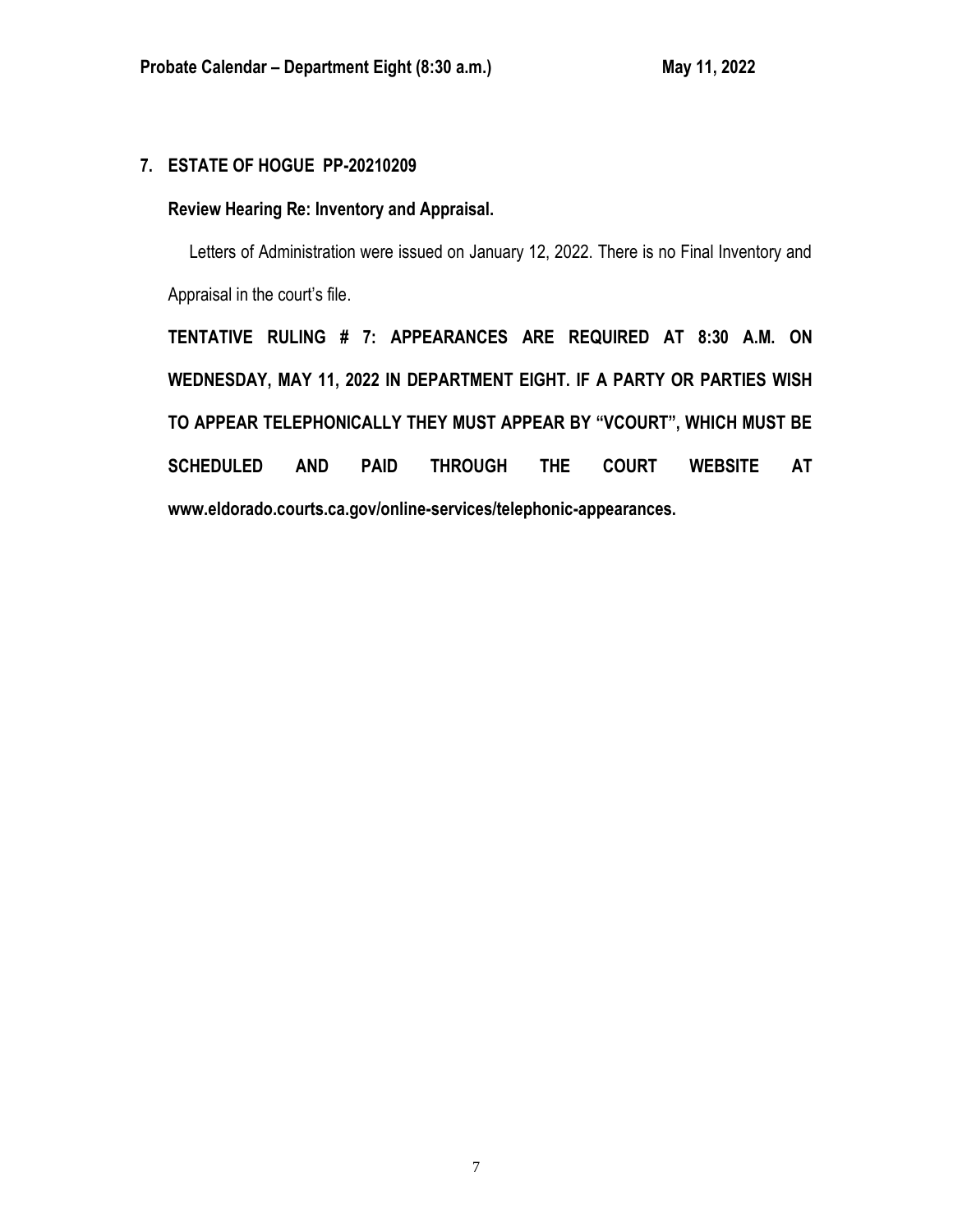### **8. ESTATE OF MIXON 22PR0075**

#### **Petition to Administer Estate.**

 The court notes that there is no proof of service of notice of the hearing and a copy of the petition by mail on the heirs, devisees and executors in the court's file. "At least 15 days before the hearing of a petition for administration of a decedent's estate, the petitioner shall serve notice of the hearing by mail or personal delivery on all of the following persons: (a) Each heir of the decedent, so far as known to or reasonably ascertainable by the petitioner. (b) Each devisee, executor, and alternative executor named in any will being offered for probate, regardless of whether the devise or appointment is purportedly revoked in a subsequent instrument." (Probate Code, § 8110.)

 The court can not rule on the petition absent proof of adequate service of notice of this hearing and a copy of the petition on all interested parties.

 The petition does not state in paragraphs 5.a.(1) or 5.a.(2) whether decedent is survived by a spouse, or there was no spouse as decedent was divorced, never married, or the spouse predeceased the decedent. This needs to be clarified.

 "Notwithstanding any other provision of this chapter and notwithstanding a waiver of a bond, the court in its discretion may require a nonresident personal representative to give a bond in an amount determined by the court." (Probate Code, § 8571.)

 The petitioner/proposed personal representative is a resident of Texas and seeks full authority under the Independent Administration of Estates Act. Should the petition be granted, the court will set bond in the amount of \$35,000.

**TENTATIVE RULING # 8: APPEARANCES ARE REQUIRED AT 8:30 A.M. ON WEDNESDAY, MAY 11, 2022 IN DEPARTMENT EIGHT. IF A PARTY OR PARTIES WISH**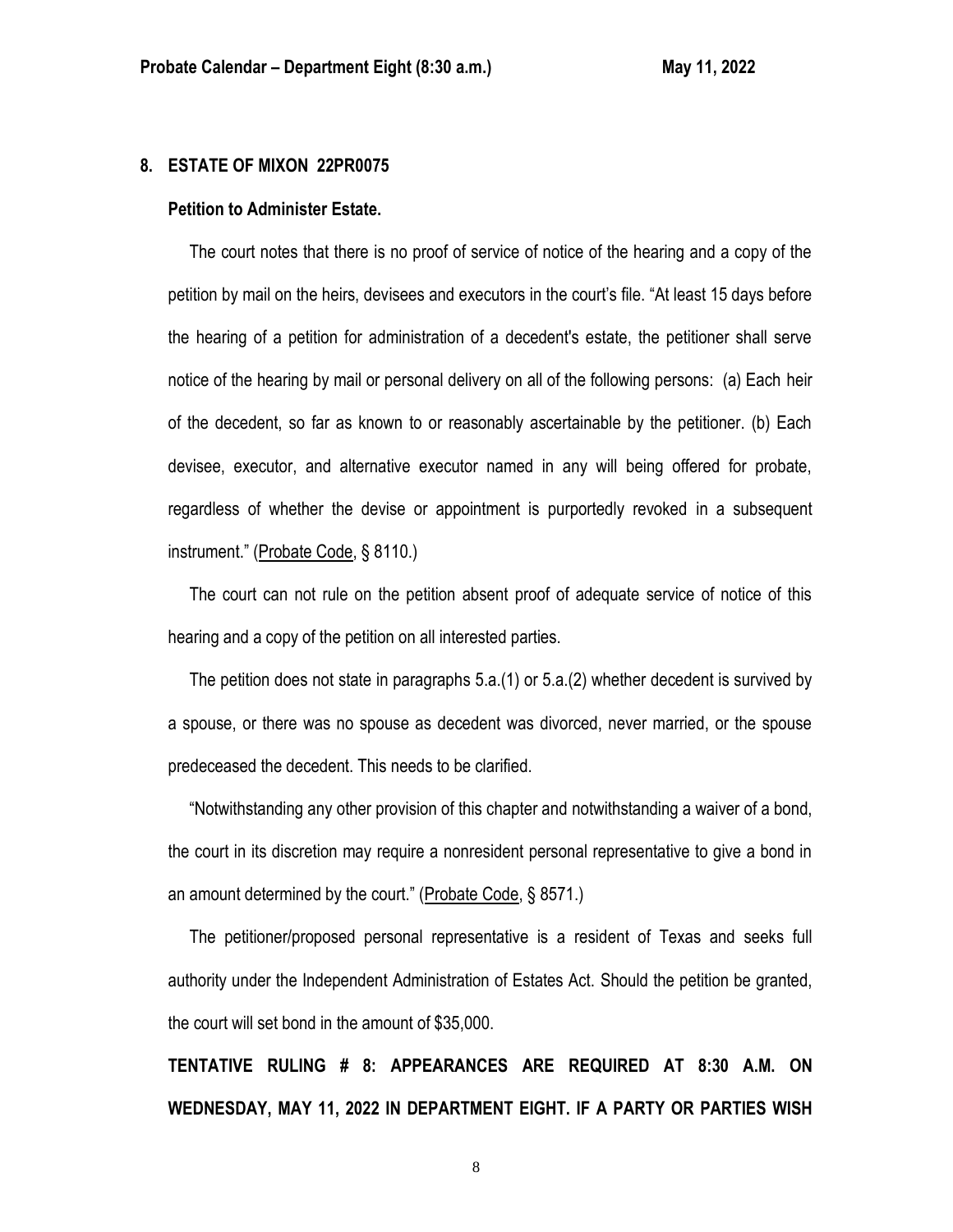Probate Calendar – Department Eight (8:30 a.m.) May 11, 2022

**TO APPEAR TELEPHONICALLY THEY MUST APPEAR BY "VCOURT", WHICH MUST BE** 

**SCHEDULED AND PAID THROUGH THE COURT WEBSITE AT www.eldorado.courts.ca.gov/online-services/telephonic-appearances.**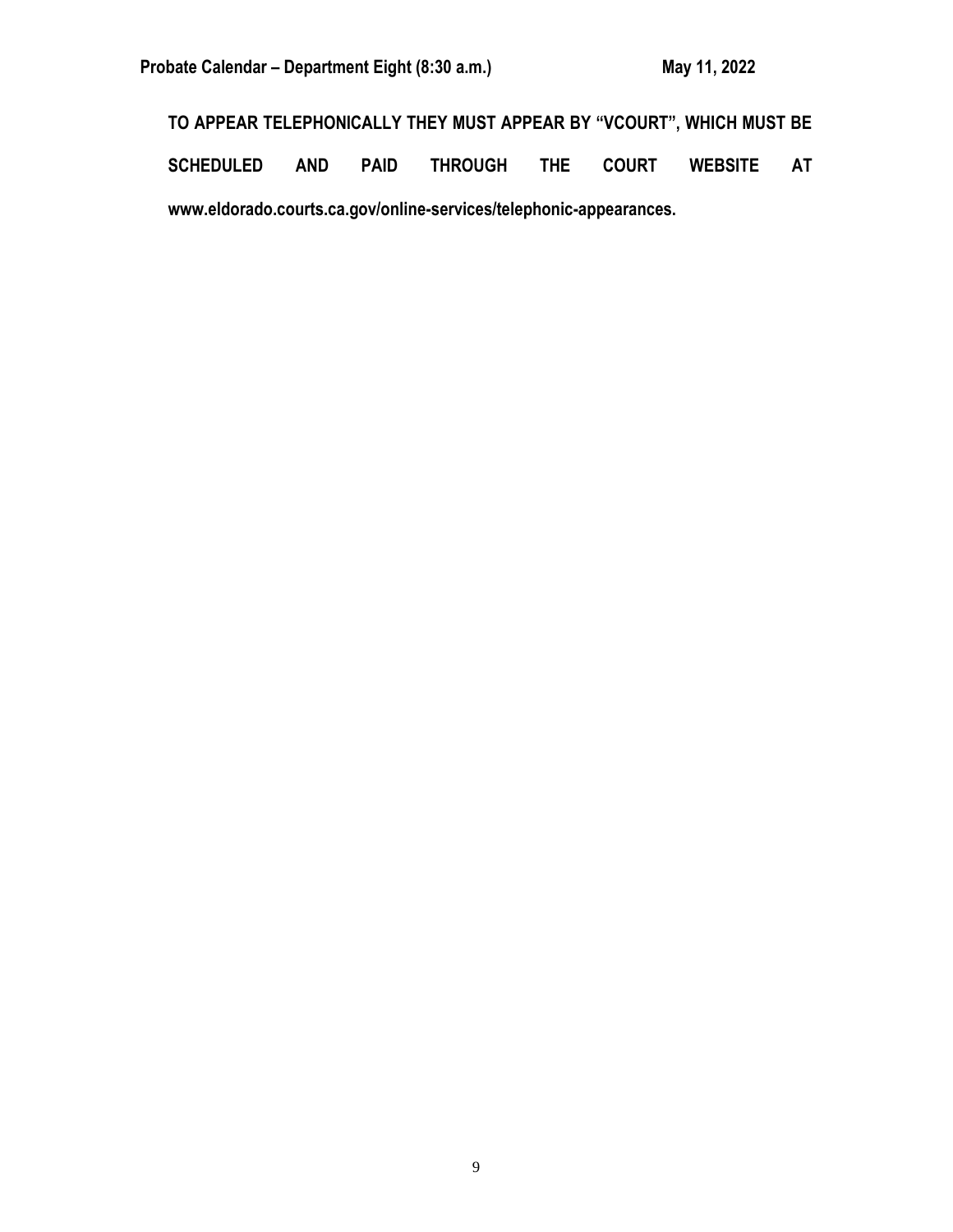# **9. ESTATE OF KELLER PP-20210139**

## **Review Hearing Re: Inventory and Appraisal.**

Letters of Administration were issued on August 25, 2021. There is no Final Inventory and Appraisal in the court's file.

**TENTATIVE RULING # 9: APPEARANCES ARE REQUIRED AT 8:30 A.M. ON WEDNESDAY, MAY 11, 2022 IN DEPARTMENT EIGHT. IF A PARTY OR PARTIES WISH TO APPEAR TELEPHONICALLY THEY MUST APPEAR BY "VCOURT", WHICH MUST BE SCHEDULED AND PAID THROUGH THE COURT WEBSITE AT www.eldorado.courts.ca.gov/online-services/telephonic-appearances.**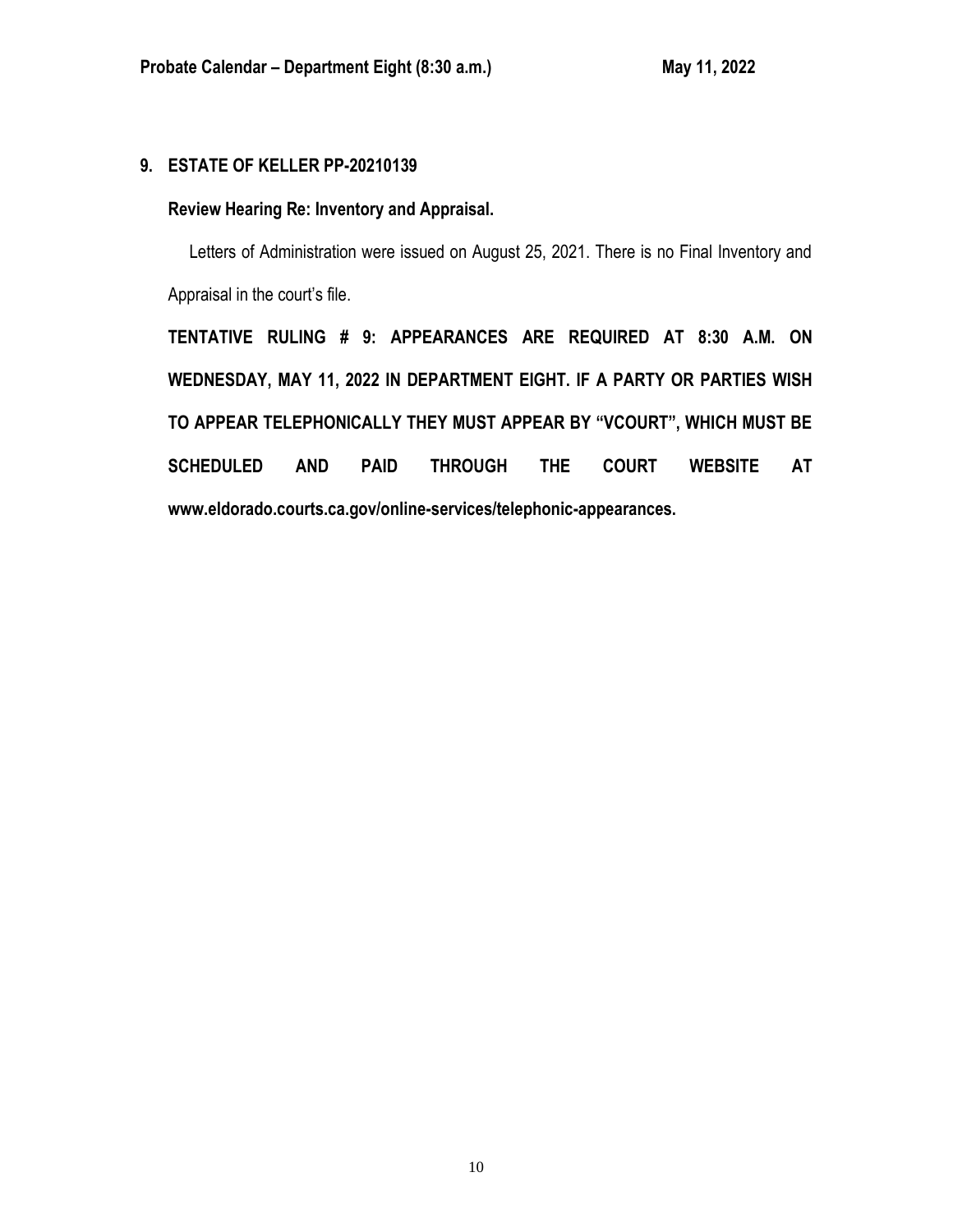**10. ESTATE OF HURTADO 22PR0070**

**Petition to Administer Estate.**

**TENTATIVE RULING # 10: THE PETITION IS GRANTED. THE COURT SETS A REVIEW HEARING RE: INVENTORY AND APPRAISAL AT 8:30 A.M. ON WEDNESDAY, SEPTEMBER 14, 2022 IN DEPARTMENT EIGHT. (PROBATE CODE, § 8800 (b).) THE COURT FURTHER SETS A REVIEW HEARING RE: STATUS OF ADMINISTRATION AT 8:30 A.M. ON WEDNESDAY, MAY 10, 2023 IN DEPARTMENT EIGHT. (PROBATE CODE, § 12200.)**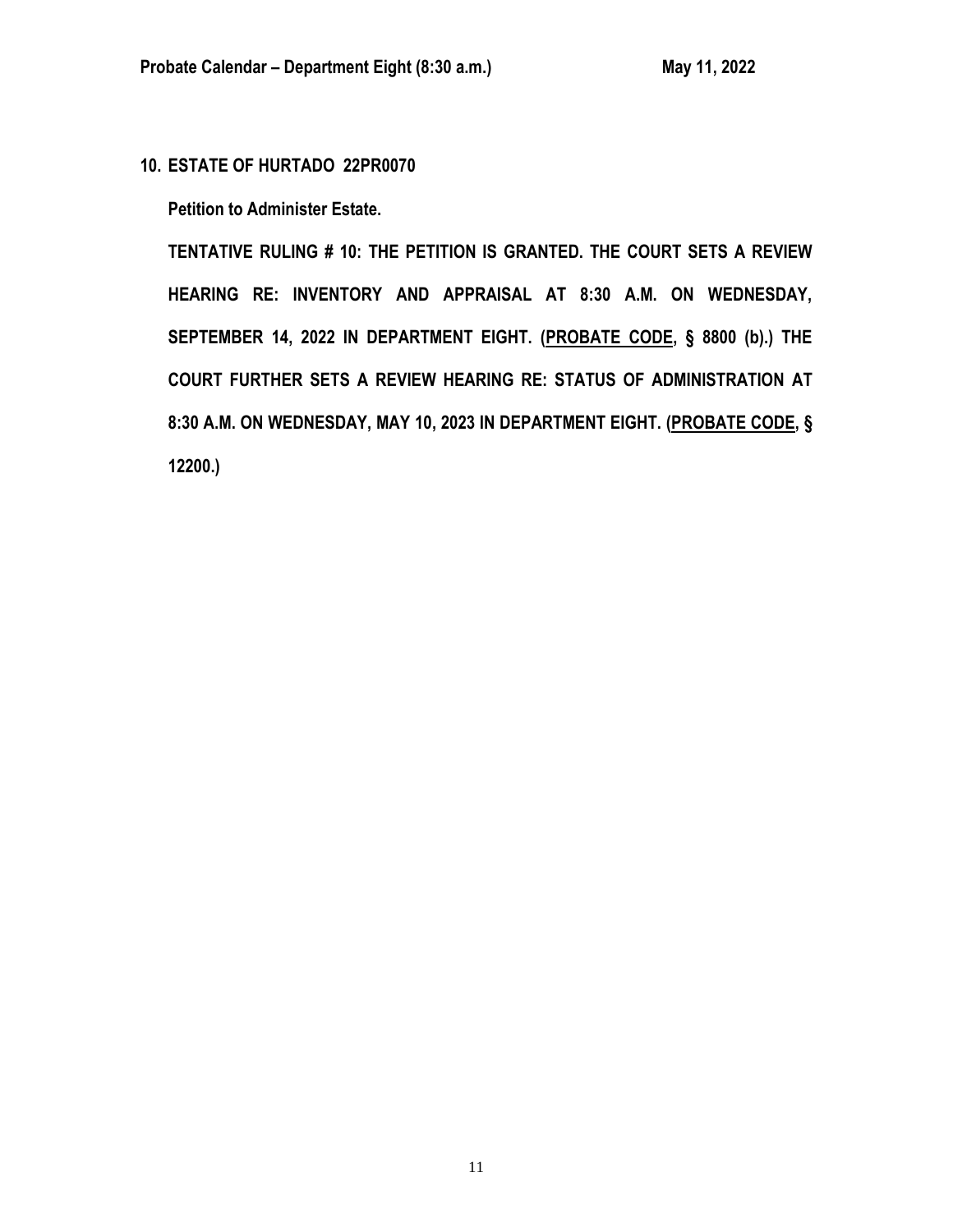# **11. ESTATE OF FINNIGAN PP-20210046**

### **Review Hearing Re: Status of Administration.**

 Letters of Administration were issued on May 12, 2021. The Final Inventory and Appraisal was filed on June 4, 2021. There is no Final Account and Request for Order of Final Distribution in the court's file.

**TENTATIVE RULING # 11: APPEARANCES ARE REQUIRED AT 8:30 A.M. ON WEDNESDAY, MAY 11, 2022 IN DEPARTMENT EIGHT. IF A PARTY OR PARTIES WISH TO APPEAR TELEPHONICALLY THEY MUST APPEAR BY "VCOURT", WHICH MUST BE SCHEDULED AND PAID THROUGH THE COURT WEBSITE AT www.eldorado.courts.ca.gov/online-services/telephonic-appearances.**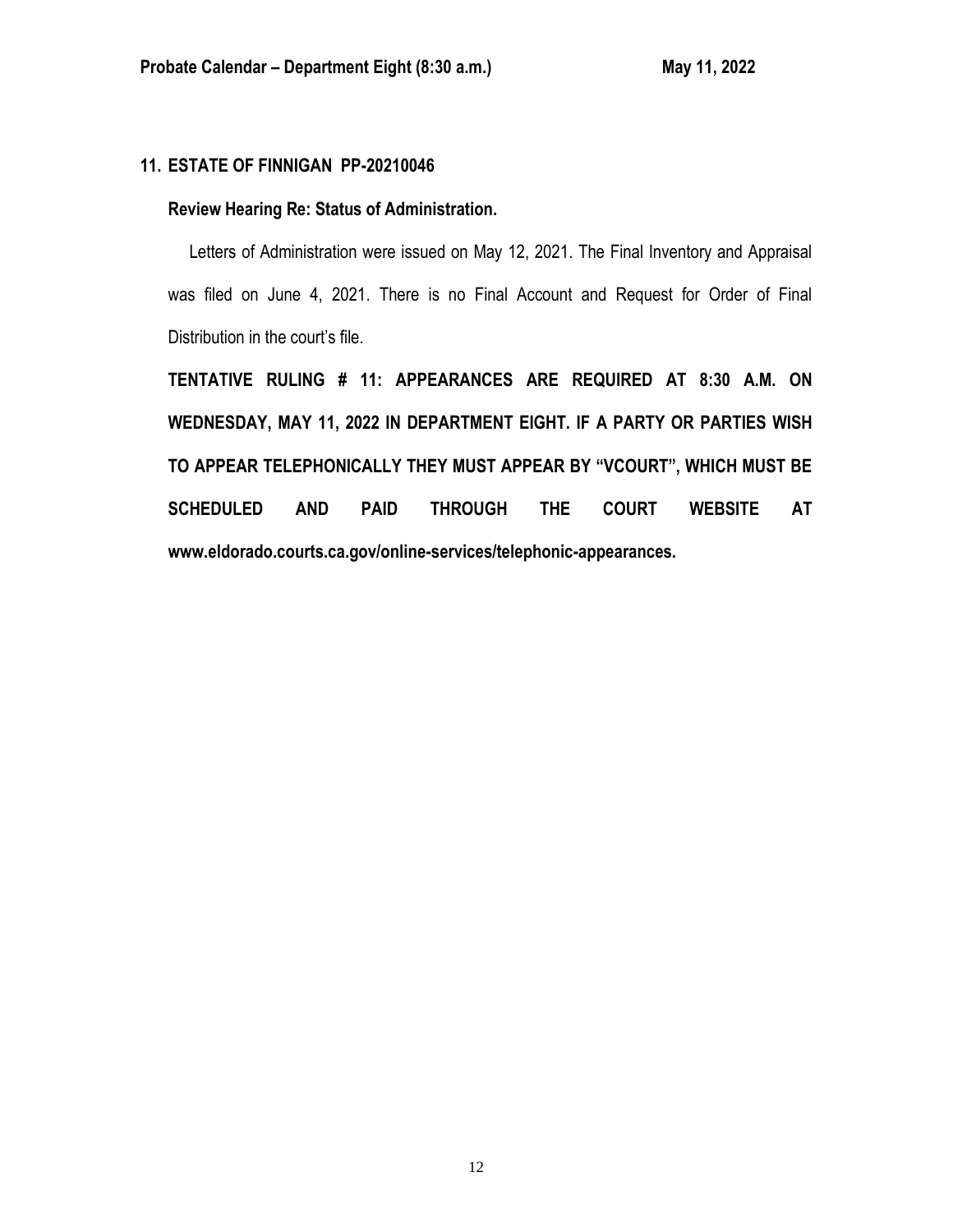# **12. ESTATE OF BREHM PP-20210007**

### **Review Hearing Re: Status of Administration.**

 Letters Testamentary were issued on July 1, 2021. The Final Inventory and Appraisal was filed on October 20, 2021. There is no Final Account and Request for Order of Final Distribution in the court's file.

**TENTATIVE RULING # 12: APPEARANCES ARE REQUIRED AT 8:30 A.M. ON WEDNESDAY, MAY 11, 2022 IN DEPARTMENT EIGHT. IF A PARTY OR PARTIES WISH TO APPEAR TELEPHONICALLY THEY MUST APPEAR BY "VCOURT", WHICH MUST BE SCHEDULED AND PAID THROUGH THE COURT WEBSITE AT www.eldorado.courts.ca.gov/online-services/telephonic-appearances.**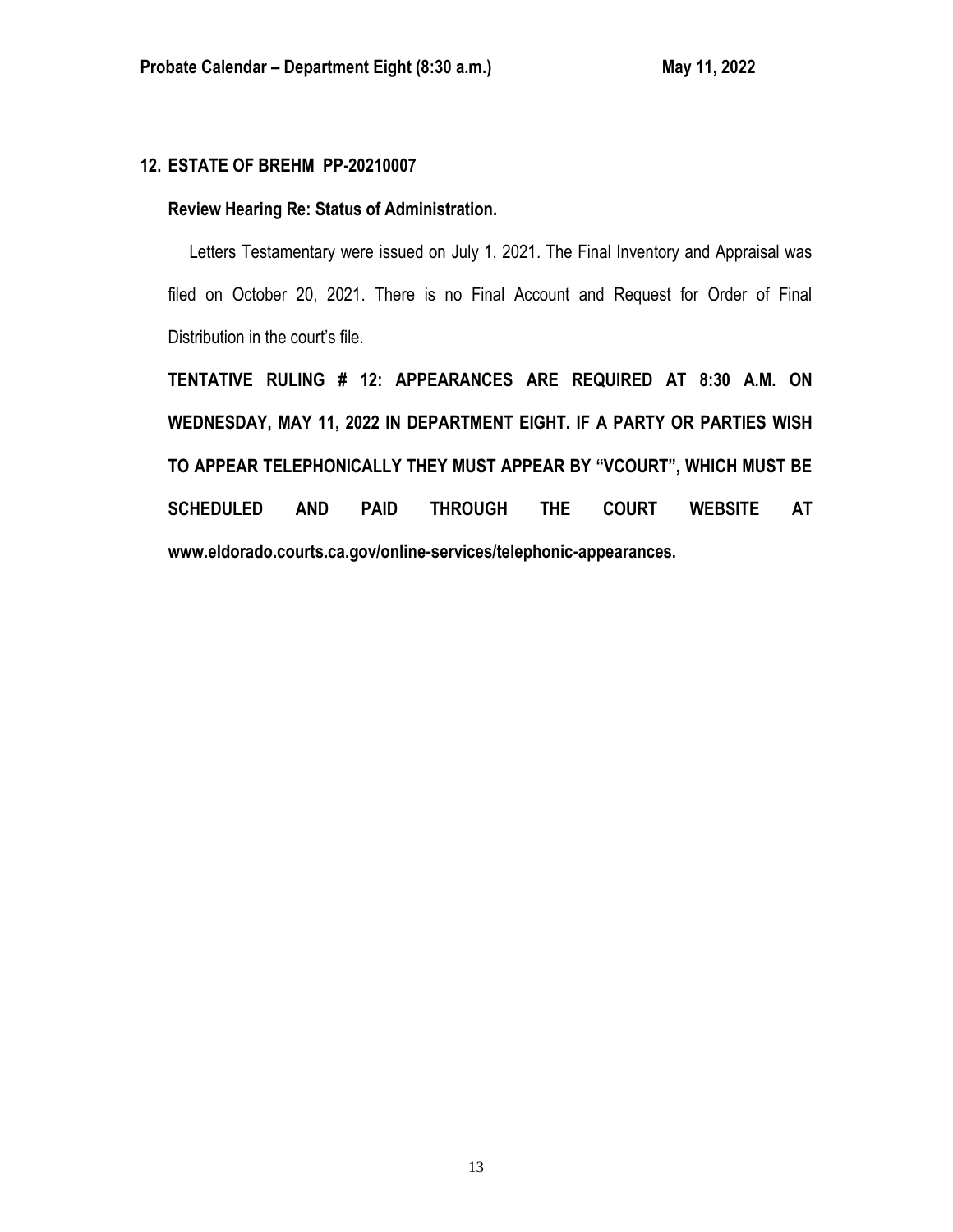**13. ESTATE OF HELWIG 22PR0073**

**Petition to Admit Will to Probate.**

**TENTATIVE RULING # 13: THE PETITION IS GRANTED. THE WILL IS ADMITTED TO PROBATE. THE COURT SETS A REVIEW HEARING RE: INVENTORY AND APPRAISAL AT 8:30 A.M. ON WEDNESDAY, SEPTEMBER 14, 2022 IN DEPARTMENT EIGHT. (PROBATE CODE, § 8800 (b).) THE COURT FURTHER SETS A REVIEW HEARING RE: STATUS OF ADMINISTRATION AT 8:30 A.M. ON WEDNESDAY, MAY 10, 2023 IN DEPARTMENT EIGHT. (PROBATE CODE, § 12200.)**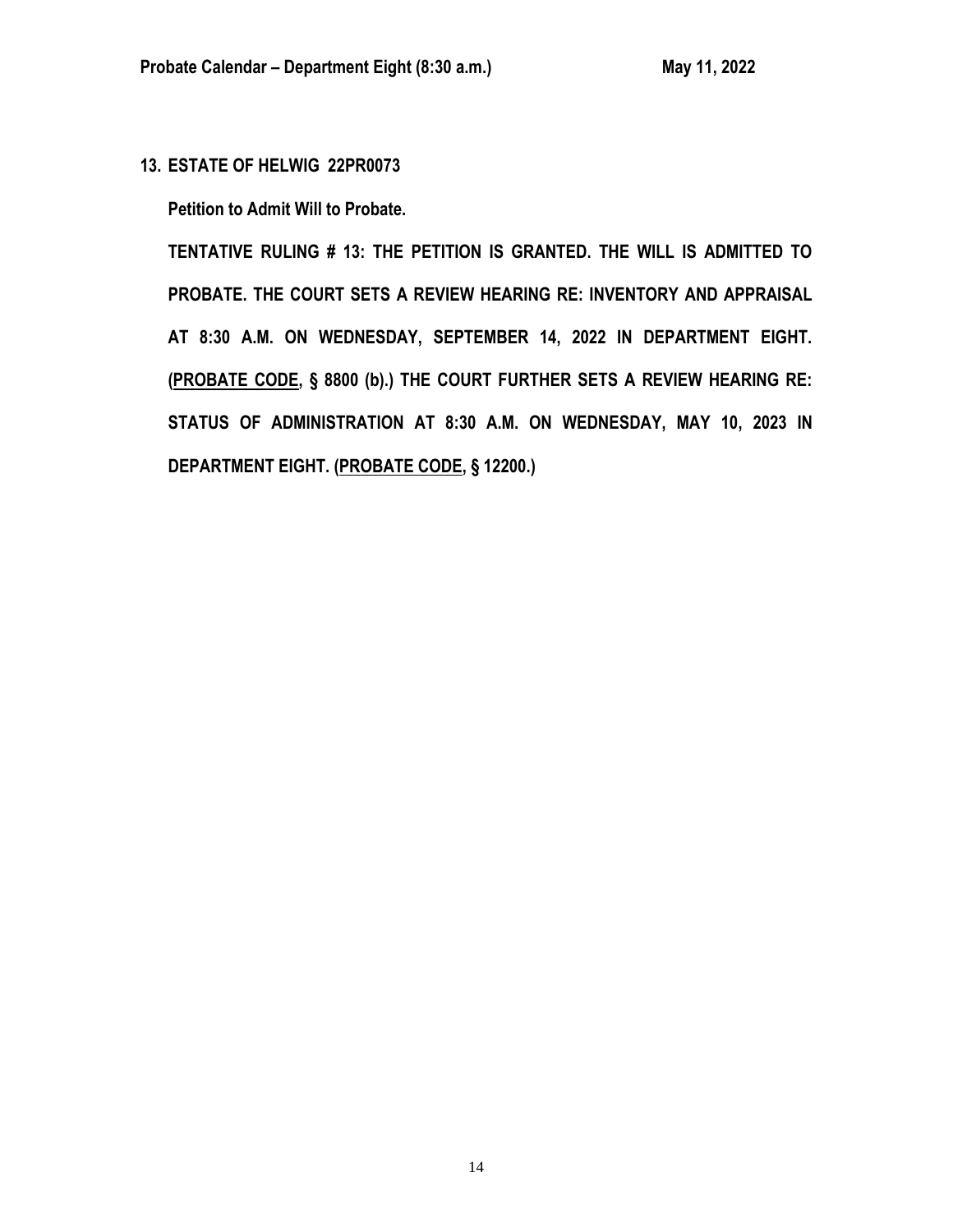# **14. ESTATE OF COX 21PR0004**

## **Review Hearing Re: Inventory and Appraisal.**

 Letters Testamentary were issued on January 12, 2022. There is no Final Inventory and Appraisal in the court's file.

**TENTATIVE RULING # 14: APPEARANCES ARE REQUIRED AT 8:30 A.M. ON WEDNESDAY, MAY 11, 2022 IN DEPARTMENT EIGHT. IF A PARTY OR PARTIES WISH TO APPEAR TELEPHONICALLY THEY MUST APPEAR BY "VCOURT", WHICH MUST BE SCHEDULED AND PAID THROUGH THE COURT WEBSITE AT www.eldorado.courts.ca.gov/online-services/telephonic-appearances.**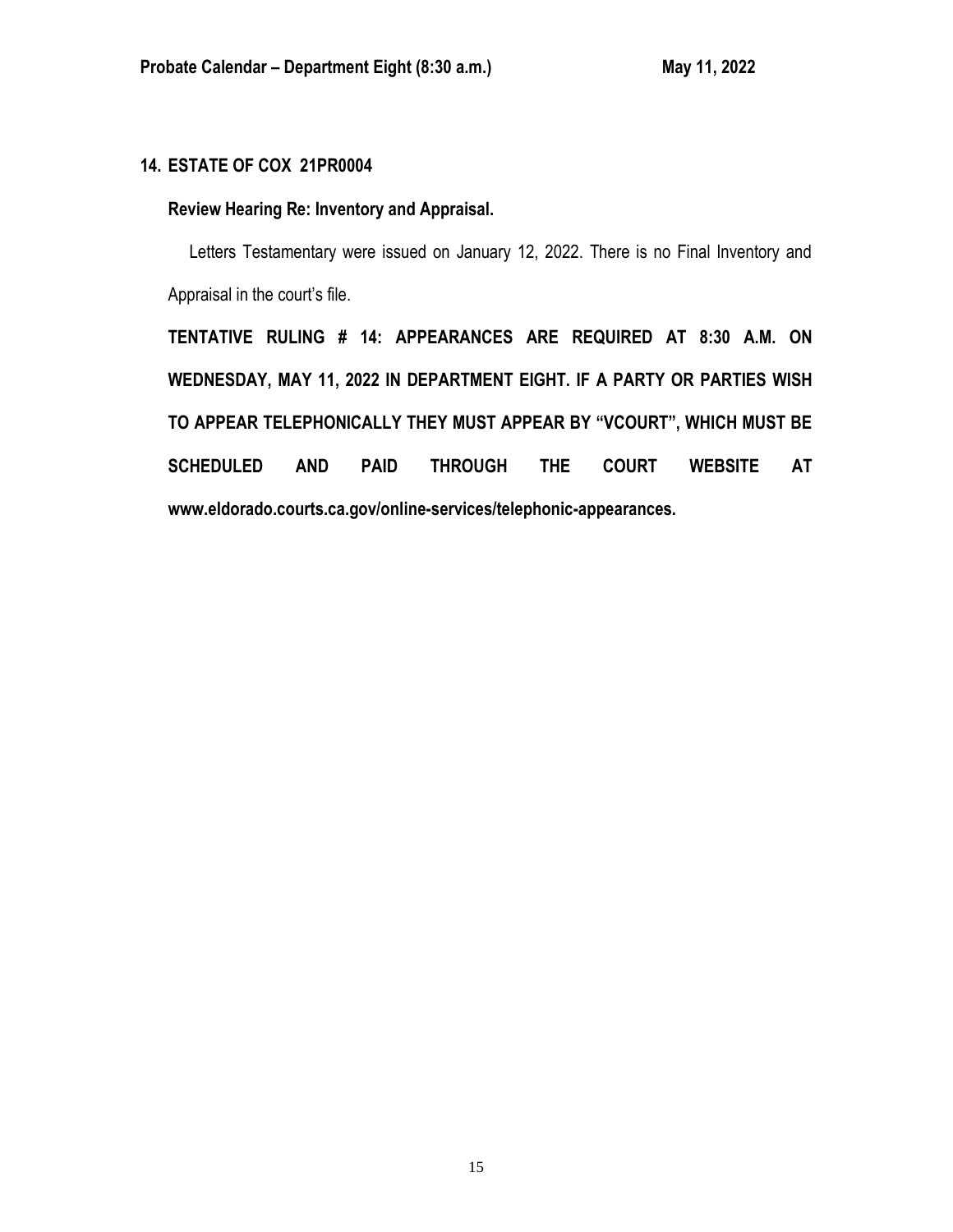### **15. ESTATE OF KYSER PP-20200187**

### **1 st and Final Account and Report**

 Paragraph 35 of the verified petition states that Kevin McCrary is an interested person entitled to notice. The proof of service of notice of the hearing and a copy of the Final Account and Petition does not state that he was served notice and a copy of the petition by mail along with the other interested persons. This needs to be explained.

 The verified petition states in paragraph 30 that the personal representative's former counsel, Wendy Finen, has consented to receive \$3,489 of the statutory attorney's fees as compensation for services rendered. The notice of hearing and Final Account and Petition have not been served on Wendy Finen and there is no consent to the proposed pro-ration of statutory fees executed by Wendy Finen attached to the account and petition. Either an executed consent to the pro-ration must be submitted or notice of the hearing and a copy of the account and petition must be served on Wendy Finen.

**TENTATIVE RULING # 15: APPEARANCES ARE REQUIRED AT 8:30 A.M. ON WEDNESDAY, MAY 11, 2022 IN DEPARTMENT EIGHT. IF A PARTY OR PARTIES WISH TO APPEAR TELEPHONICALLY THEY MUST APPEAR BY "VCOURT", WHICH MUST BE SCHEDULED AND PAID THROUGH THE COURT WEBSITE AT www.eldorado.courts.ca.gov/online-services/telephonic-appearances.**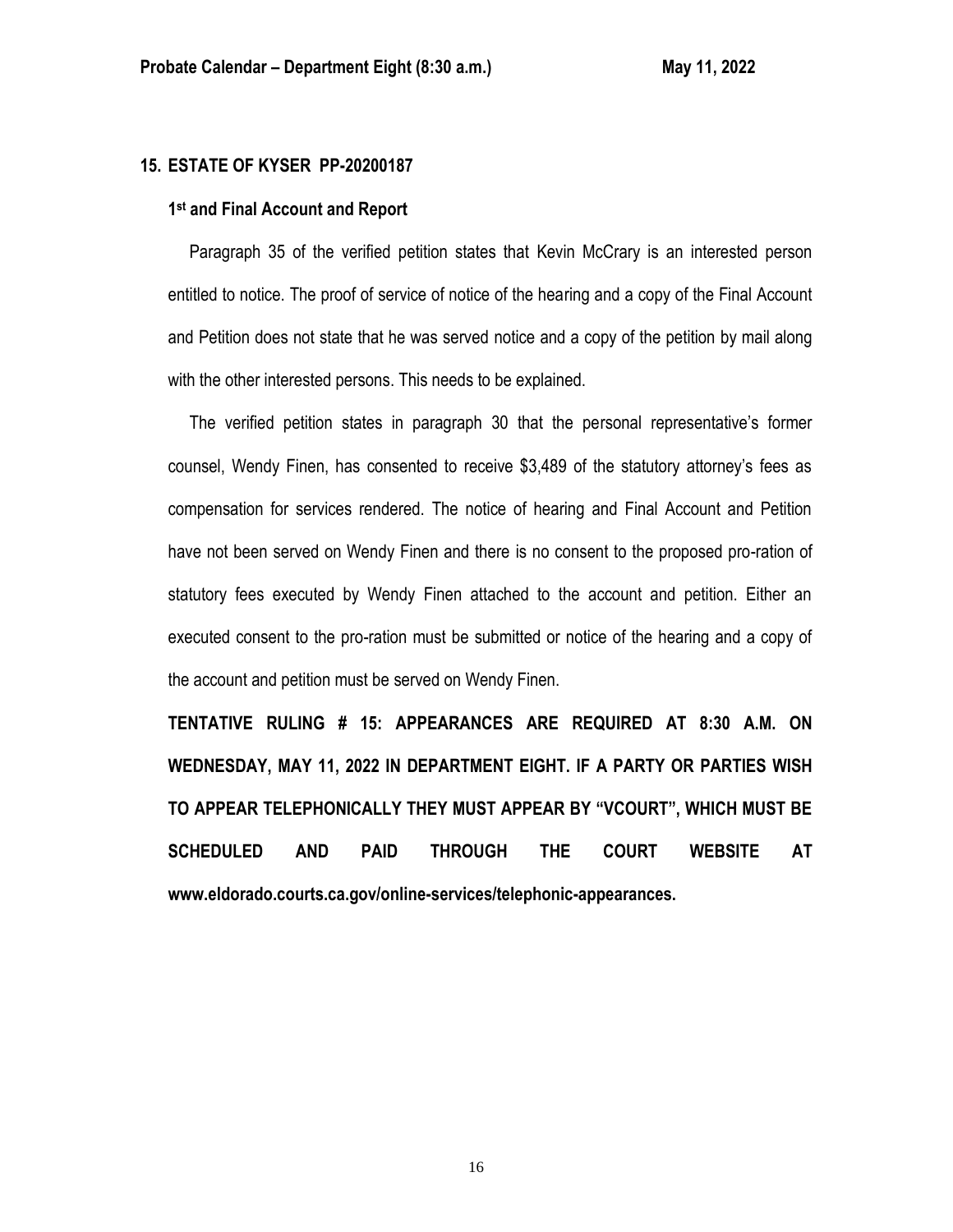#### **16. ESTATE OF MCNULTY 22PR0099**

### **Petition to Administer Estate.**

 The court is unable to confirm whether the intestate heirs were served notice of the hearing and a copy of the petition by mail, because the petition states that they live at a certain street address, but the city, state, and zip code were not stated in the petition. This needs to be corrected.

 The petitioner has not filed an executed a statement of duties and liabilities. (Judicial Council Form DE-147.) Prior to issuing letters of administration, the personal representative, other than a trust company or public administrator, shall file an acknowledgement of receipt of a statement of duties and liabilities of the office of personal representative. The statement is a mandated Judicial Council form. (Probate Code, § 8404(a).)

 There is no proof of publication in the court's file. (See Probate Code, §§ 8120 and 8121(a).) The court can not consider this petition absent proof of publication.

**TENTATIVE RULING # 16: APPEARANCES ARE REQUIRED AT 8:30 A.M. ON WEDNESDAY, MAY 11, 2022 IN DEPARTMENT EIGHT. IF A PARTY OR PARTIES WISH TO APPEAR TELEPHONICALLY THEY MUST APPEAR BY "VCOURT", WHICH MUST BE SCHEDULED AND PAID THROUGH THE COURT WEBSITE AT www.eldorado.courts.ca.gov/online-services/telephonic-appearances.**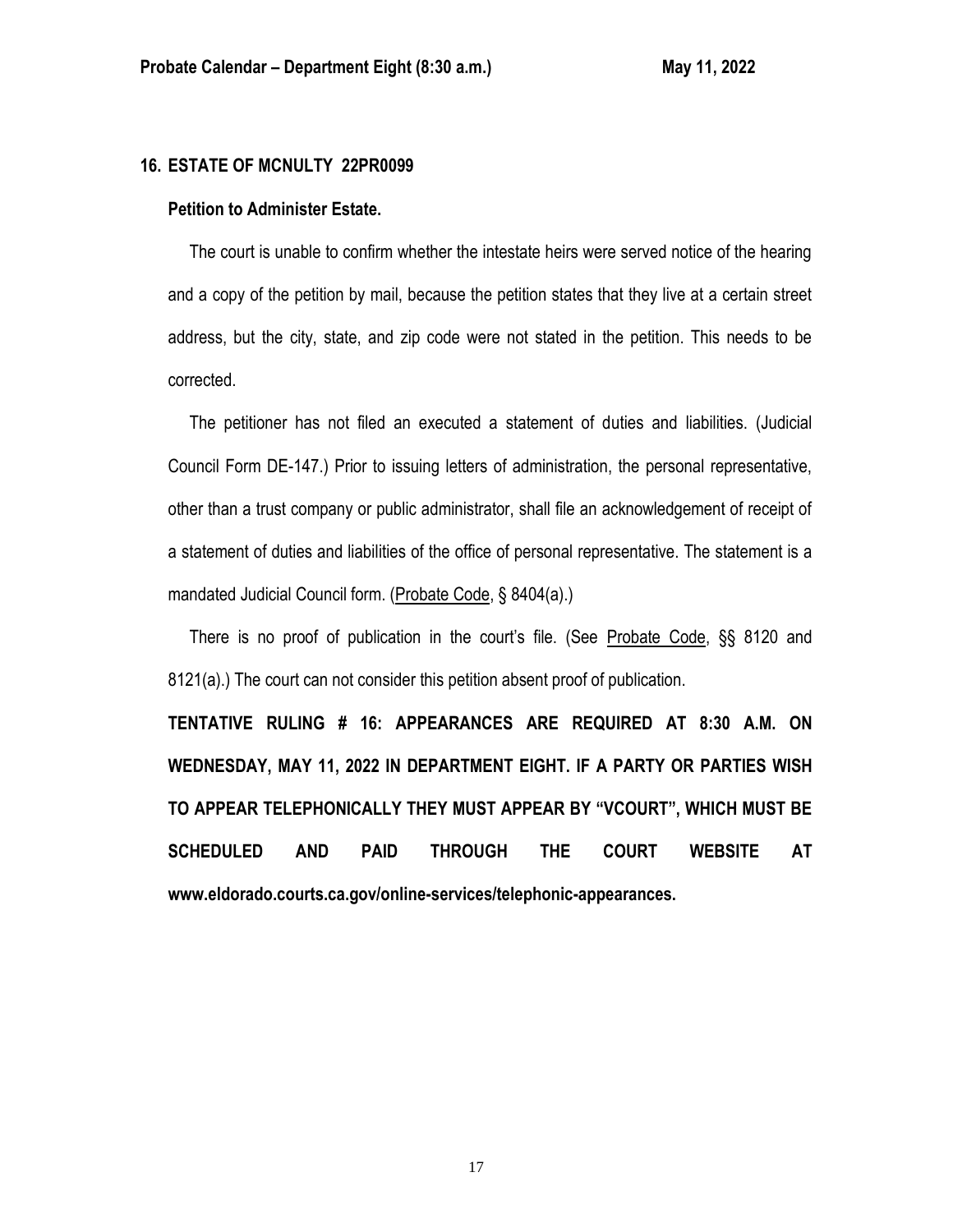### **17. ESTATE OF MILLER PP-20200135**

#### **Review Hearing Re: Status of Administration.**

The order of final distribution was entered on June 16, 2021.

 The personal representative's counsel reported on November 19, 2021 that while in the process of transferring property for distribution to Lauren Miller, the personal representative received notification of Lauren Miller's death on July 24, 2021; the solicitor for the executor of Lauren Miller's will advised counsel that the executor would be filing for a Grant of Probate of that estate in Canada; once the Grant of Probate is approved, the named executor of Lauren Miller's Estate will be authorized to receive the distribution from this estate; and it was estimated that the grant of probate of the Estate of Lauren Miler will be approved in late January 2022.

 On March 4, 2022 counsel filed a declaration reporting that the Canadian Grant of Probate was issued on January 27, 2022; an original of the Grant of Probate is required for recordation as an asset of the Estate of Richard Miller is an interest in real property; and the original Grant of Probate was received on February 23, 2022. The court granted counsel's request for an extension of time for recordation of the Grant of Probate and so the receipt of distribution and Ex Parte Petition for Final Discharge can be properly executed and filed with the court.

 There is no receipt of distribution in the court's file and no ex parte Petition for Final Discharge (Judicial Council Form DE-295.) in the court's file.

**TENTATIVE RULING # 17: APPEARANCES ARE REQUIRED AT 8:30 A.M. ON WEDNESDAY, MAY 11, 2022 IN DEPARTMENT EIGHT. IF A PARTY OR PARTIES WISH TO APPEAR TELEPHONICALLY THEY MUST APPEAR BY "VCOURT", WHICH MUST BE**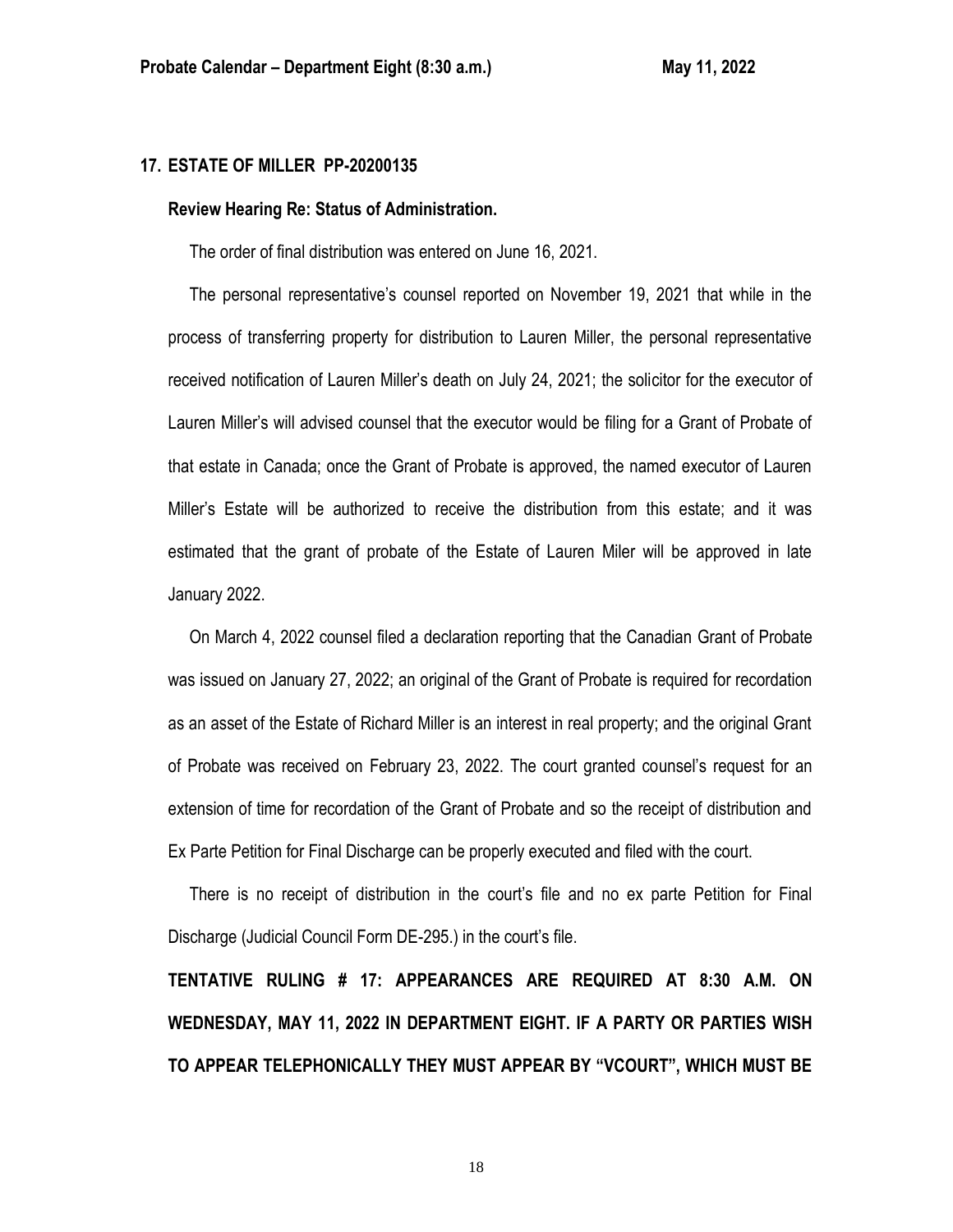| Probate Calendar – Department Eight (8:30 a.m.) | May 11, 2022 |  |
|-------------------------------------------------|--------------|--|
|                                                 |              |  |

**SCHEDULED AND PAID THROUGH THE COURT WEBSITE AT** 

**www.eldorado.courts.ca.gov/online-services/telephonic-appearances.**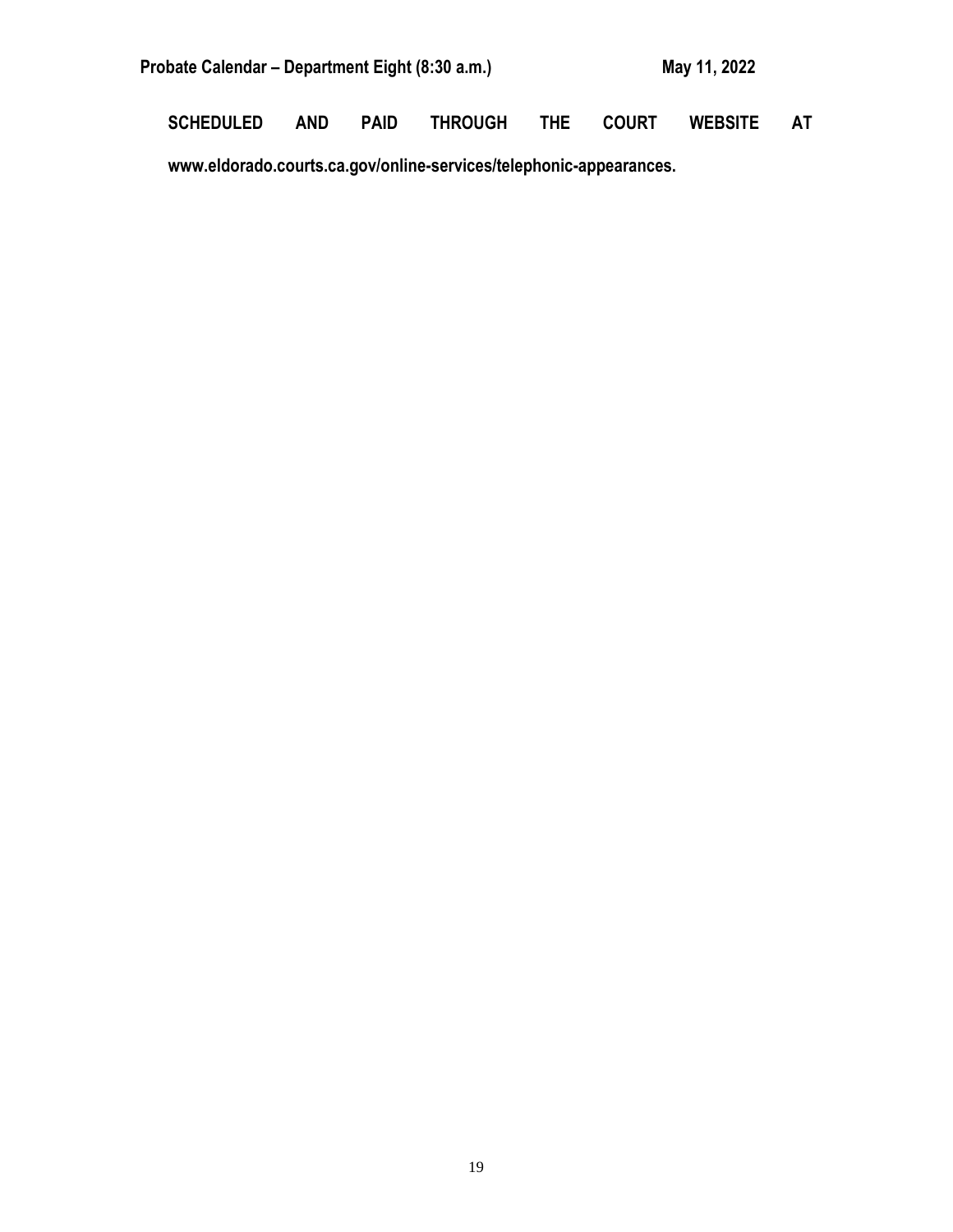### **18. ESTATE OF HILL 22PR0074**

#### **Petition to Admit Will to Probate.**

 The court notes that there is no proof of service of notice of the hearing and a copy of the petition by mail on the heirs, devisees and executors in the court's file. "At least 15 days before the hearing of a petition for administration of a decedent's estate, the petitioner shall serve notice of the hearing by mail or personal delivery on all of the following persons: (a) Each heir of the decedent, so far as known to or reasonably ascertainable by the petitioner. (b) Each devisee, executor, and alternative executor named in any will being offered for probate, regardless of whether the devise or appointment is purportedly revoked in a subsequent instrument." (Probate Code, § 8110.)

 In addition, the petition does not identify the sole beneficiary of the pour-over will, the trustee of the Hill Family Trust. Unless identified, the court will be unable to determine if all interested persons have been properly served with notice of the hearing and a copy of the petition.

 The Court can not rule on the petition absent proof of adequate service on the interested parties.

The original will has not been lodged with the court. The original will must be lodged.

**TENTATIVE RULING # 18: APPEARANCES ARE REQUIRED AT 8:30 A.M. ON WEDNESDAY, MAY 11, 2022 IN DEPARTMENT EIGHT. IF A PARTY OR PARTIES WISH TO APPEAR TELEPHONICALLY THEY MUST APPEAR BY "VCOURT", WHICH MUST BE SCHEDULED AND PAID THROUGH THE COURT WEBSITE AT www.eldorado.courts.ca.gov/online-services/telephonic-appearances.**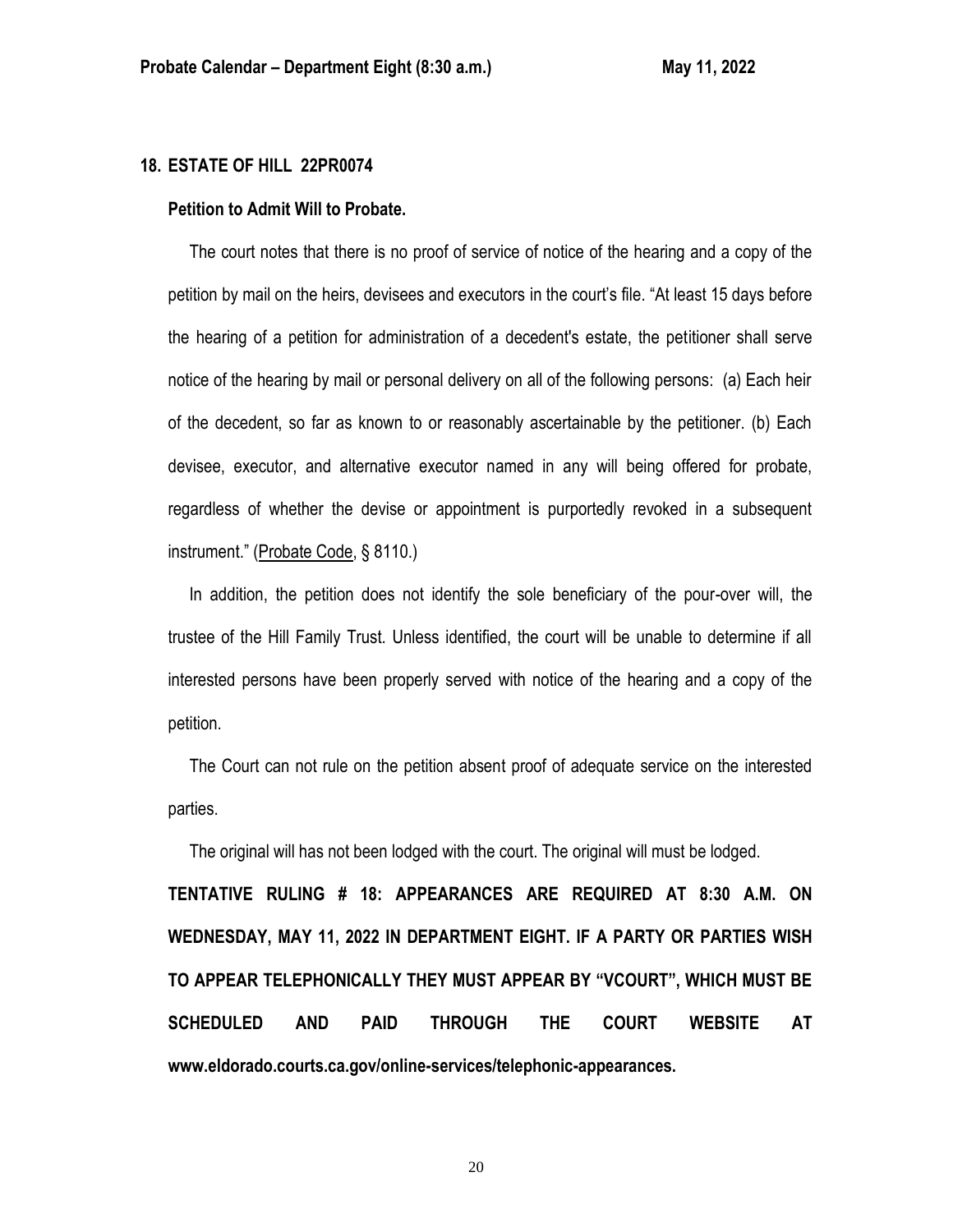### **19. ESTATE OF WALLACE PP-20180214**

### **Review Hearing Re: Status of Administration.**

 On April 13, 2022 the court allowed, settled, approved, and confirmed the Final Account and Report. There were no assets to distribute to the sole will beneficiary, the Wallace Family Revocable Living Trust. There is no ex parte Petition for Final Discharge (Judicial Council Form DE-295.) in the court's file.

**TENTATIVE RULING # 19: APPEARANCES ARE REQUIRED AT 8:30 A.M. ON WEDNESDAY, MAY 11, 2022 IN DEPARTMENT EIGHT. IF A PARTY OR PARTIES WISH TO APPEAR TELEPHONICALLY THEY MUST APPEAR BY "VCOURT", WHICH MUST BE SCHEDULED AND PAID THROUGH THE COURT WEBSITE AT www.eldorado.courts.ca.gov/online-services/telephonic-appearances.**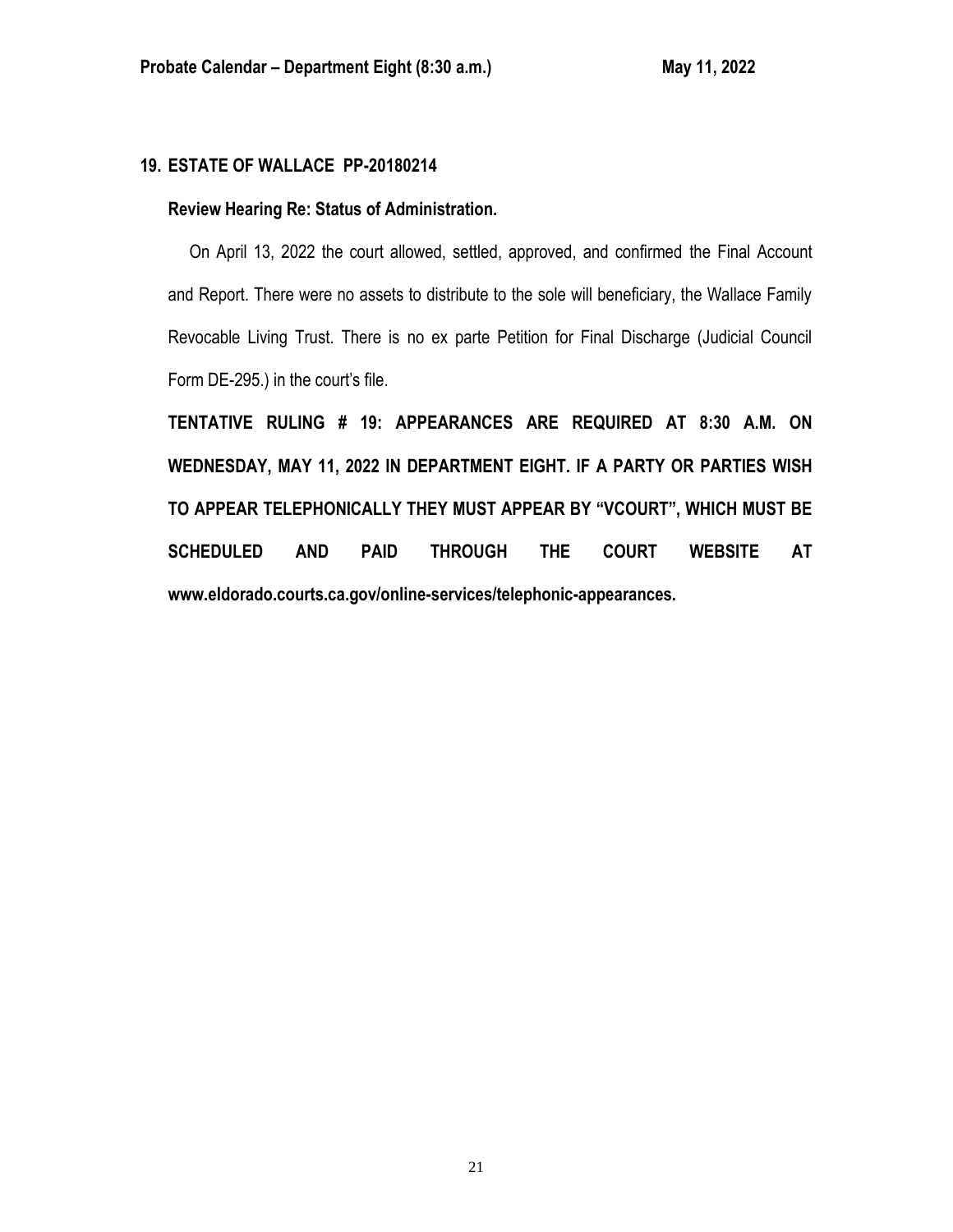# **20. ESTATE OF SIEBENTHAL PP-20210208**

## **Review Hearing Re: Inventory and Appraisal.**

Letters of Administration were issued on January 12, 2022. There is no Final Inventory and Appraisal in the court's file.

**TENTATIVE RULING # 20: APPEARANCES ARE REQUIRED AT 8:30 A.M. ON WEDNESDAY, MAY 11, 2022 IN DEPARTMENT EIGHT. IF A PARTY OR PARTIES WISH TO APPEAR TELEPHONICALLY THEY MUST APPEAR BY "VCOURT", WHICH MUST BE SCHEDULED AND PAID THROUGH THE COURT WEBSITE AT www.eldorado.courts.ca.gov/online-services/telephonic-appearances.**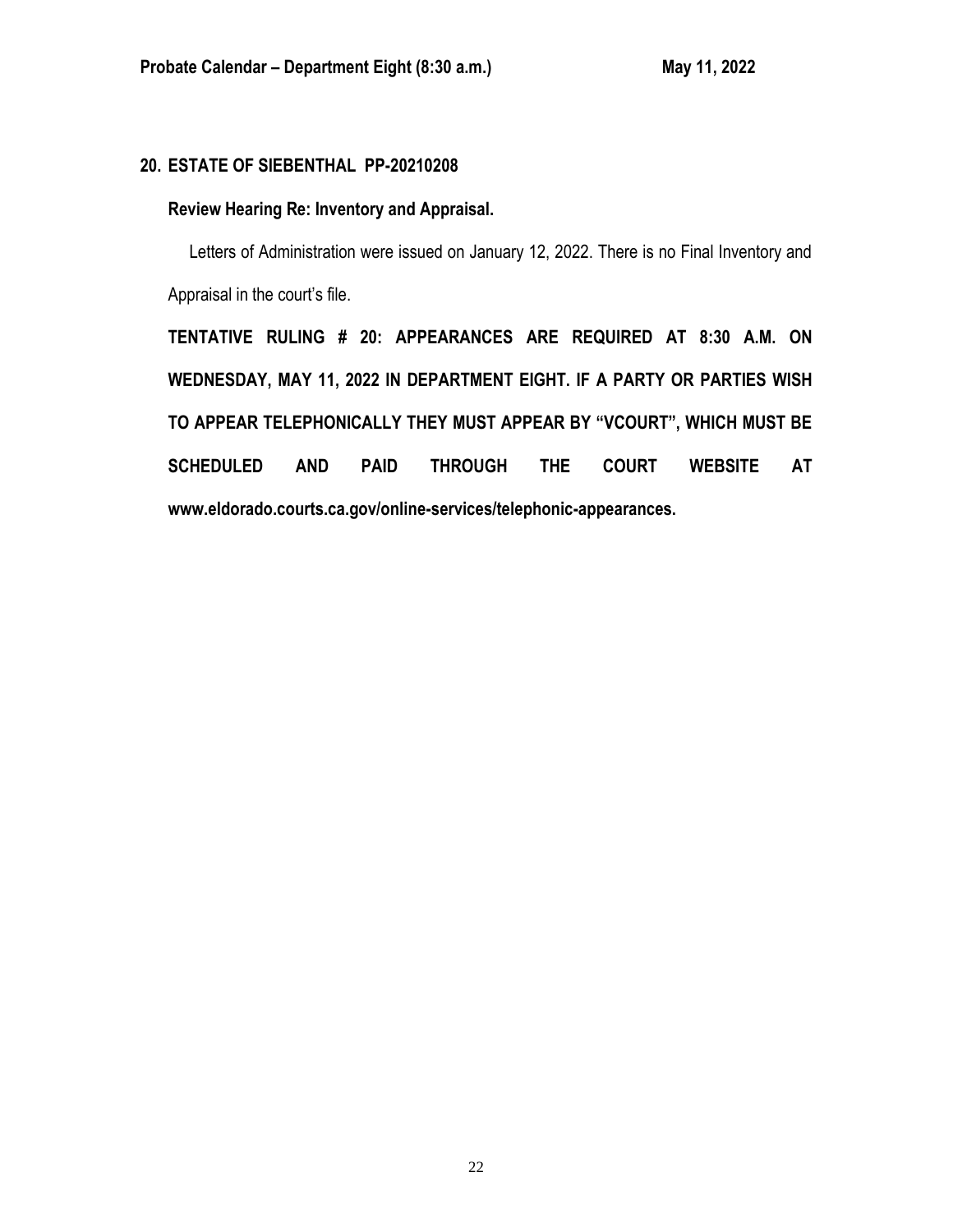**21. ESTATE OF PEABODY 22PR0078**

**Petition to Administer Estate.**

**TENTATIVE RULING # 21: THE PETITION IS GRANTED. THE COURT SETS A REVIEW HEARING RE: INVENTORY AND APPRAISAL AT 8:30 A.M. ON WEDNESDAY, SEPTEMBER 14, 2022 IN DEPARTMENT EIGHT. (PROBATE CODE, § 8800 (b).) THE COURT FURTHER SETS A REVIEW HEARING RE: STATUS OF ADMINISTRATION AT 8:30 A.M. ON WEDNESDAY, MAY 10, 2023 IN DEPARTMENT EIGHT. (PROBATE CODE, § 12200.)**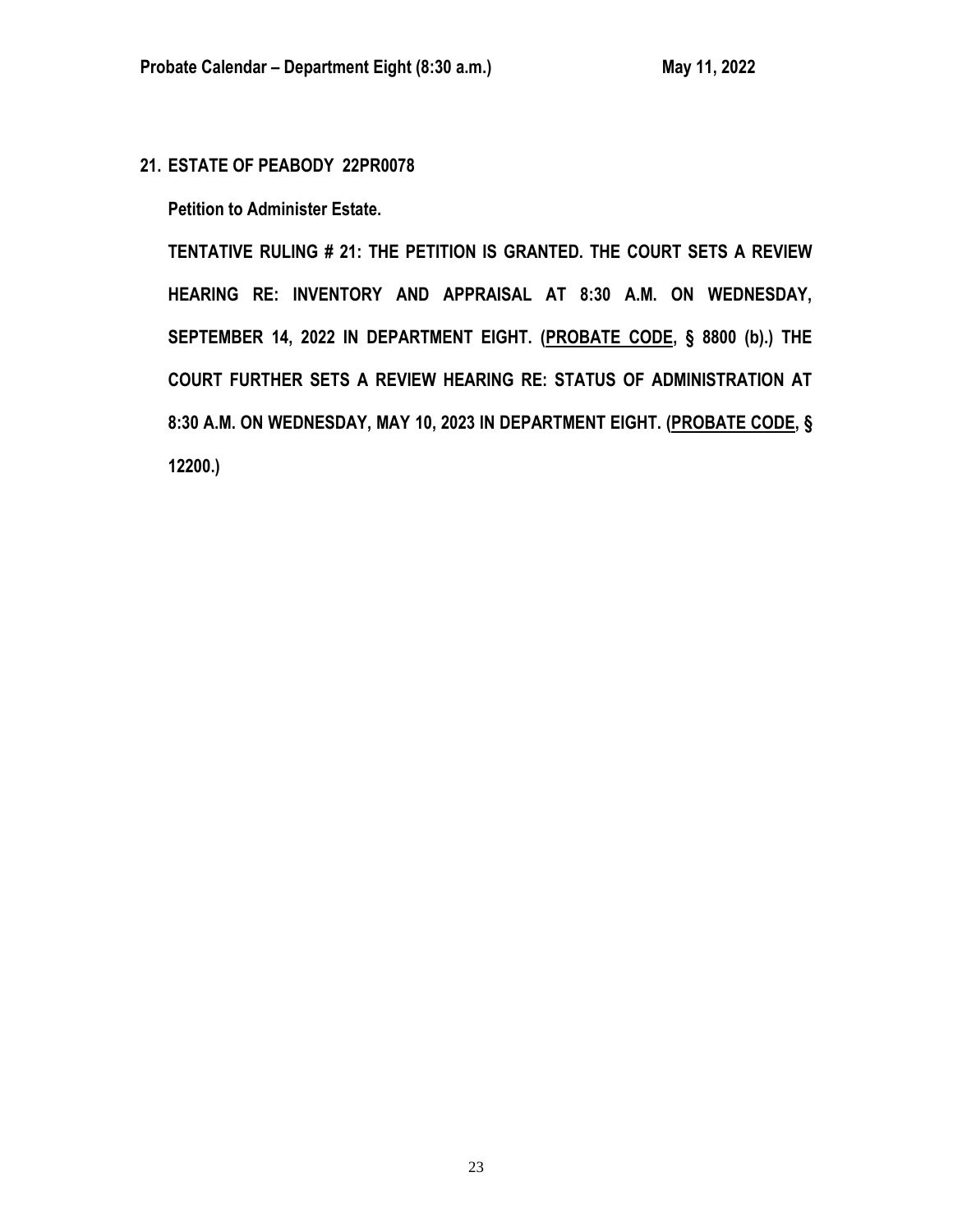### **22. ESTATE OF ZHAO 22PR0102**

#### **Petition to Administer Estate.**

 The court notes that there is no proof of service of notice of the hearing and a copy of the petition by mail on the heirs, devisees and executors in the court's file. "At least 15 days before the hearing of a petition for administration of a decedent's estate, the petitioner shall serve notice of the hearing by mail or personal delivery on all of the following persons: (a) Each heir of the decedent, so far as known to or reasonably ascertainable by the petitioner. (b) Each devisee, executor, and alternative executor named in any will being offered for probate, regardless of whether the devise or appointment is purportedly revoked in a subsequent instrument." (Probate Code, § 8110.)

 The court can not rule on the merits of the petition in the absence of proof of adequate service on the interested parties.

 There is no proof of publication in the court's file. (See Probate Code, §§ 8120 and 8121(a).) The court can not consider this petition absent proof of publication.

 The petitioner has not filed an executed a statement of duties and liabilities. (Judicial Council Form DE-147.) Prior to issuing letters of administration, the personal representative, other than a trust company or public administrator, shall file an acknowledgement of receipt of a statement of duties and liabilities of the office of personal representative. The statement is a mandated Judicial Council form. (Probate Code, § 8404(a).)

**TENTATIVE RULING # 22: APPEARANCES ARE REQUIRED AT 8:30 A.M. ON WEDNESDAY, MAY 11, 2022 IN DEPARTMENT EIGHT. IF A PARTY OR PARTIES WISH TO APPEAR TELEPHONICALLY THEY MUST APPEAR BY "VCOURT", WHICH MUST BE**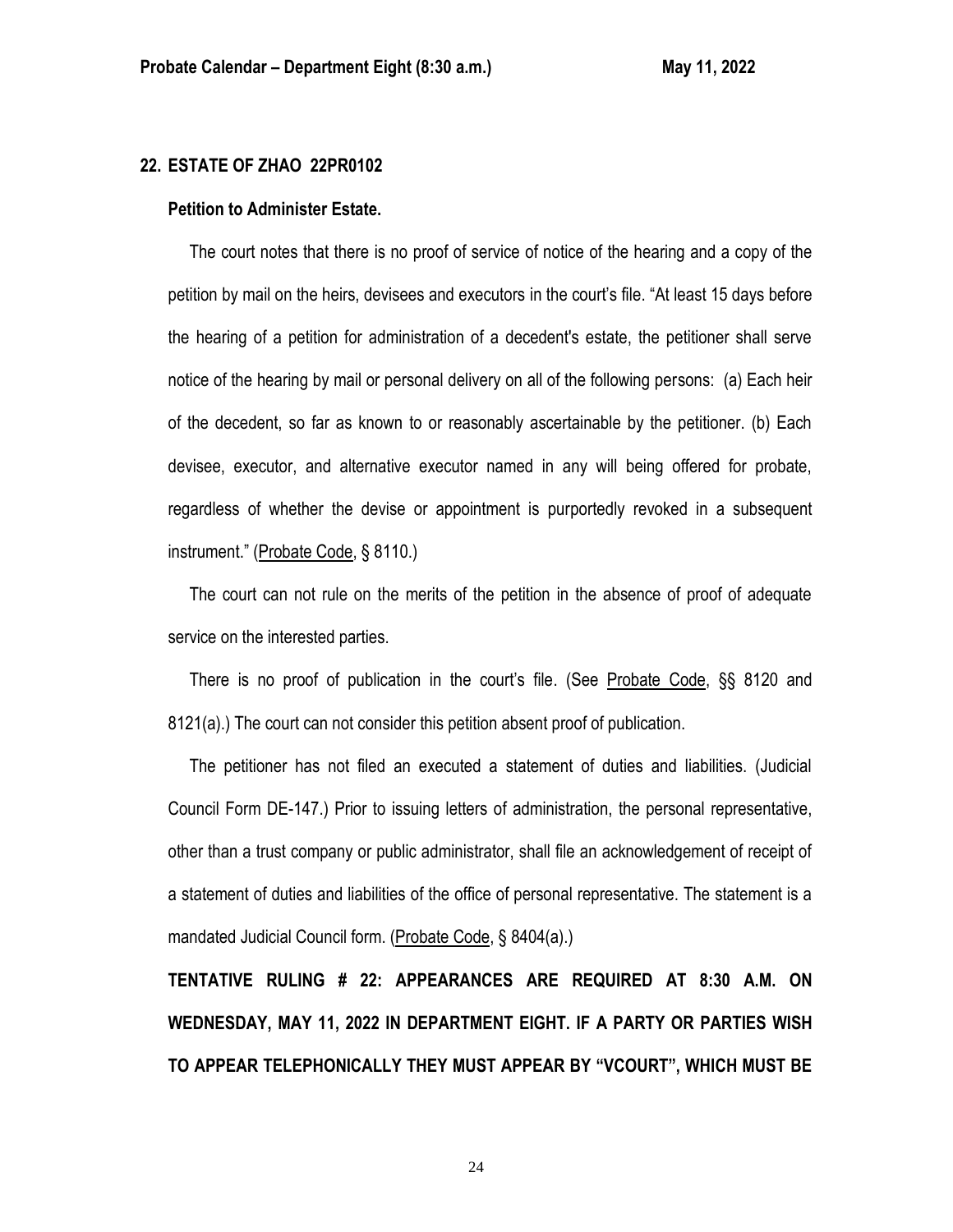| Probate Calendar – Department Eight (8:30 a.m.) | May 11, 2022 |  |
|-------------------------------------------------|--------------|--|
|                                                 |              |  |

**SCHEDULED AND PAID THROUGH THE COURT WEBSITE AT** 

**www.eldorado.courts.ca.gov/online-services/telephonic-appearances.**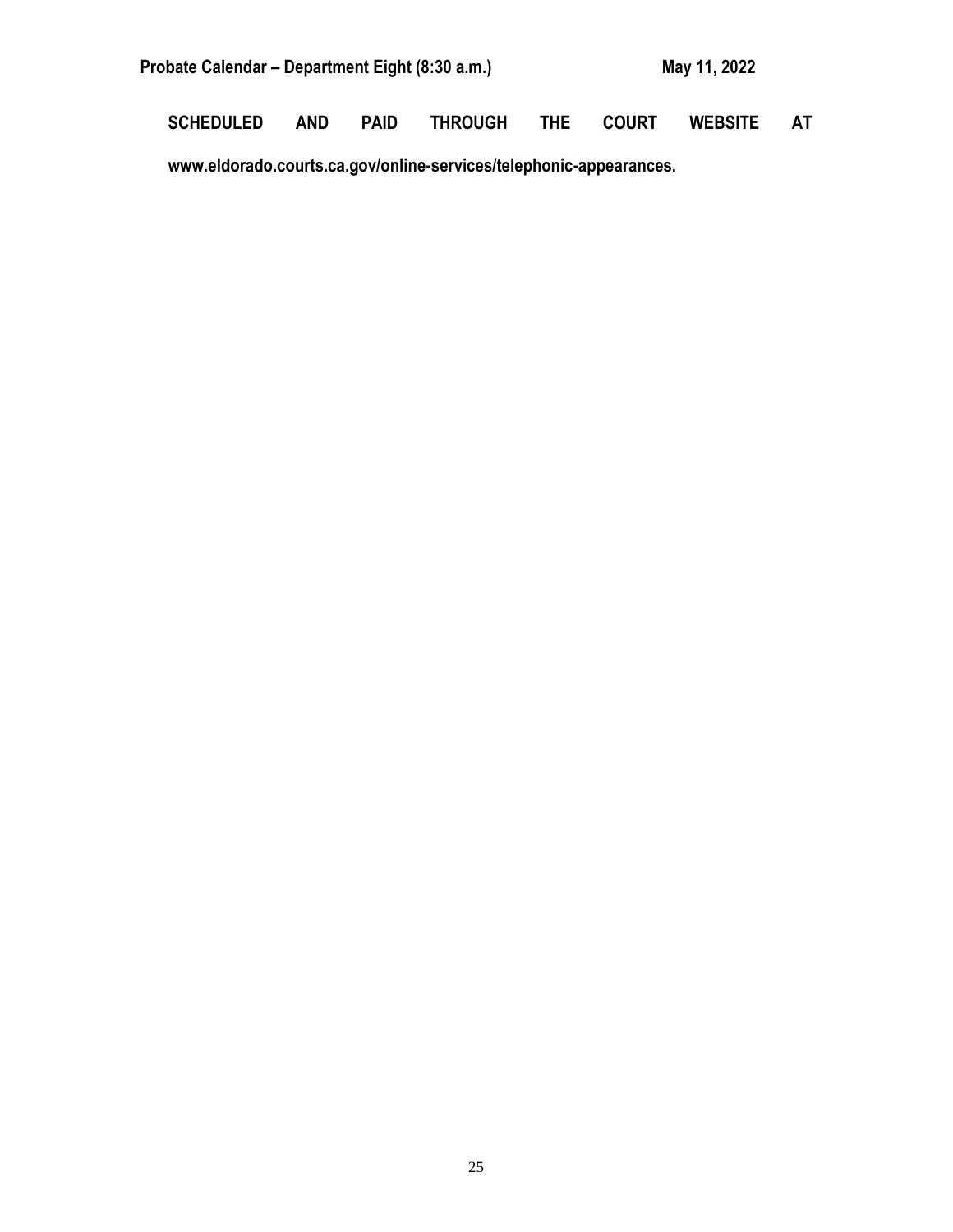#### **23. MATTER OF THE TRUST OF ARTHUR E. AND ELIZABETH J. PIPER 22PR0100**

**Petition to Compel Trust Accounting, to Suspend and Remove Trustee, to Surcharge Trustee, for Transfer of Property, and to Appoint Professional Fiduciary as Successor Trustee.**

 The verified petition alleges: settlors passed away leaving six children, who are the remainder beneficiaries of the Trust; five of the six remainder beneficiaries are the petitioners in this action; the six child is the successor trustee; the successor trustee engaged in various acts of misconduct related to the Trust and Trust property; and a demand has been made to the successor trustee to provide an accounting and more than 60 days has passed since the demand with no accounting provided.

 Petitioners request that the court order the successor trustee to provide an accounting; that the successor trustee be suspended and removed as trustee and professional fiduciary Mia Eshani be appointed trustee; the property taken from the Trust be ordered returned to the Trust estate; the Pollack Pines property be transferred to the Trust; the respondent successor trustee be surcharged for her taking of the trust property and be ordered to pay the attorney fees and costs of petitioners incurred to recover the Trust property; that damages be awarded to the trust; and that the respondent successor trustee be found liable for double damages for her bad faith actions in taking the Trust property.

 "Except as provided in Section 15800, a trustee or beneficiary of a trust may petition the court under this chapter concerning the internal affairs of the trust or to determine the existence of the trust." (Probate Code, § 17200(a).) "Proceedings concerning the internal affairs of a trust include, but are not limited to, proceedings for any of the following purposes: ¶ \* \* \* (10) Appointing or removing a trustee." (Probate Code, § 17200(b)(10).) "Proceedings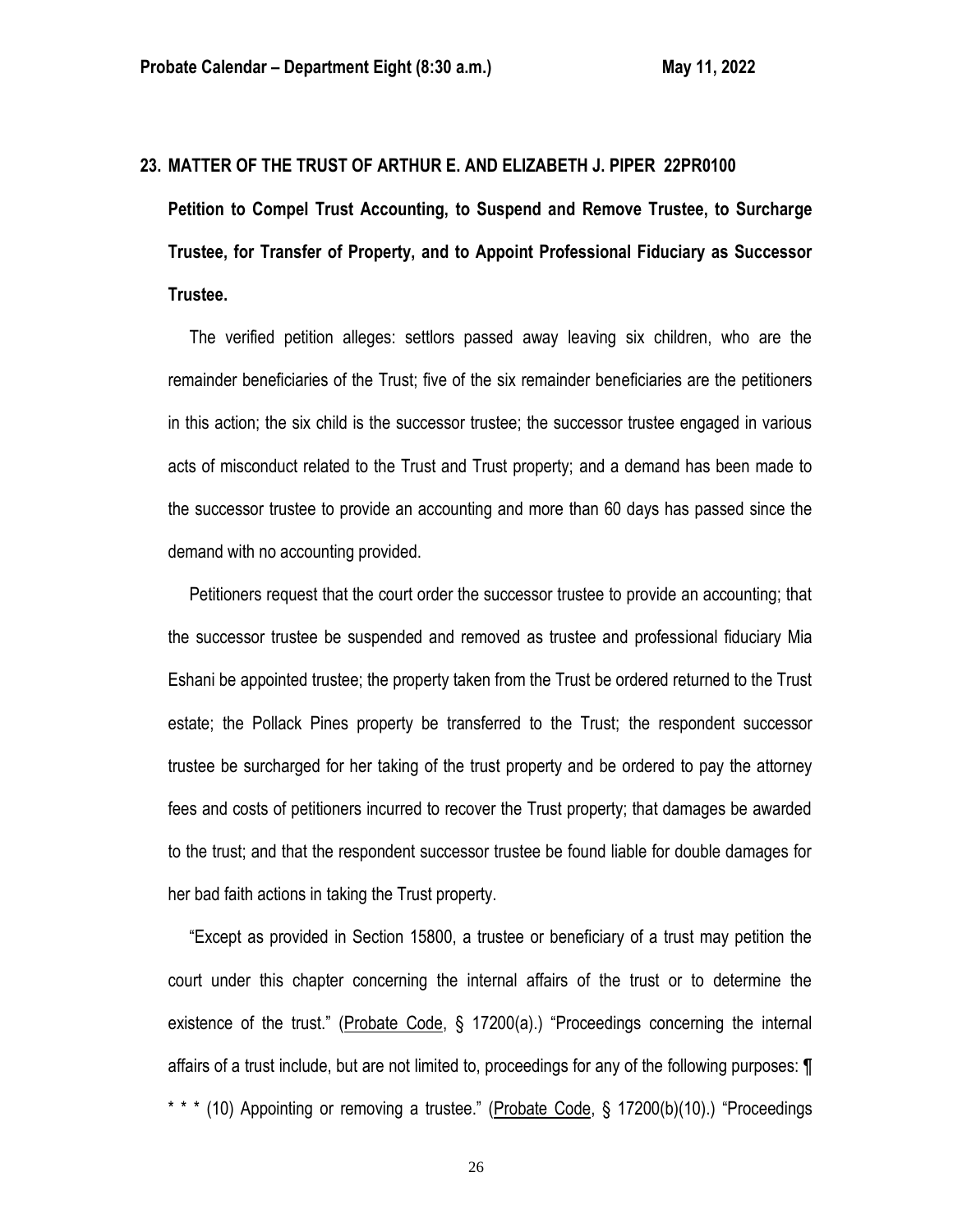#### **Probate Calendar – Department Eight (8:30 a.m.) May 11, 2022**

concerning the internal affairs of a trust include, among other things, "(7) Compelling the trustee to do any of the following:  $\P$  \* \* \* (C) Account to the beneficiary, subject to the provisions of Section 16064, if the trustee has failed to submit a requested account within 60 days after written request of the beneficiary and no account has been made within six months preceding the request." (Probate Code, § 17200(b)(7)(C).)

 "A trustee may be removed in accordance with the trust instrument, by the court on its own motion, or on petition of a settlor, cotrustee, or beneficiary under Section 17200." (Probate Code, § 15642(a).)

 "If it appears to the court that trust property or the interests of a beneficiary may suffer loss or injury pending a decision on a petition for removal of a trustee and any appellate review, the court may, on its own motion or on petition of a cotrustee or beneficiary, compel the trustee whose removal is sought to surrender trust property to a cotrustee or to a receiver or temporary trustee. The court may also suspend the powers of the trustee to the extent the court deems necessary." (Probate Code, § 15642(e).)

 "A violation by the trustee of any duty that the trustee owes the beneficiary is a breach of trust." (Probate Code, § 16400.) "The remedies of a beneficiary against the trustee are exclusively in equity." (Probate Code, § 16421.)

 The Third District Court of Appeal has stated: "A trustee may be removed by a court for misconduct, unfitness, or acquisition of an adverse interest. (See, e.g., Prob.Code, § 15642; 11 Witkin, Summary of Cal.Law (9th ed. 1990) Trusts, § 55.)" (Claypool v. Wilson (1992) 4 Cal.App.4th 646, 676.)

 "At least 30 days before the time set for the hearing on the petition, the petitioner shall cause notice of hearing to be mailed to all of the following persons: ¶ (1) All trustees. ¶ (2) All beneficiaries, subject to Chapter 2 (commencing with Section 15800) of Part 3. ¶ (3) The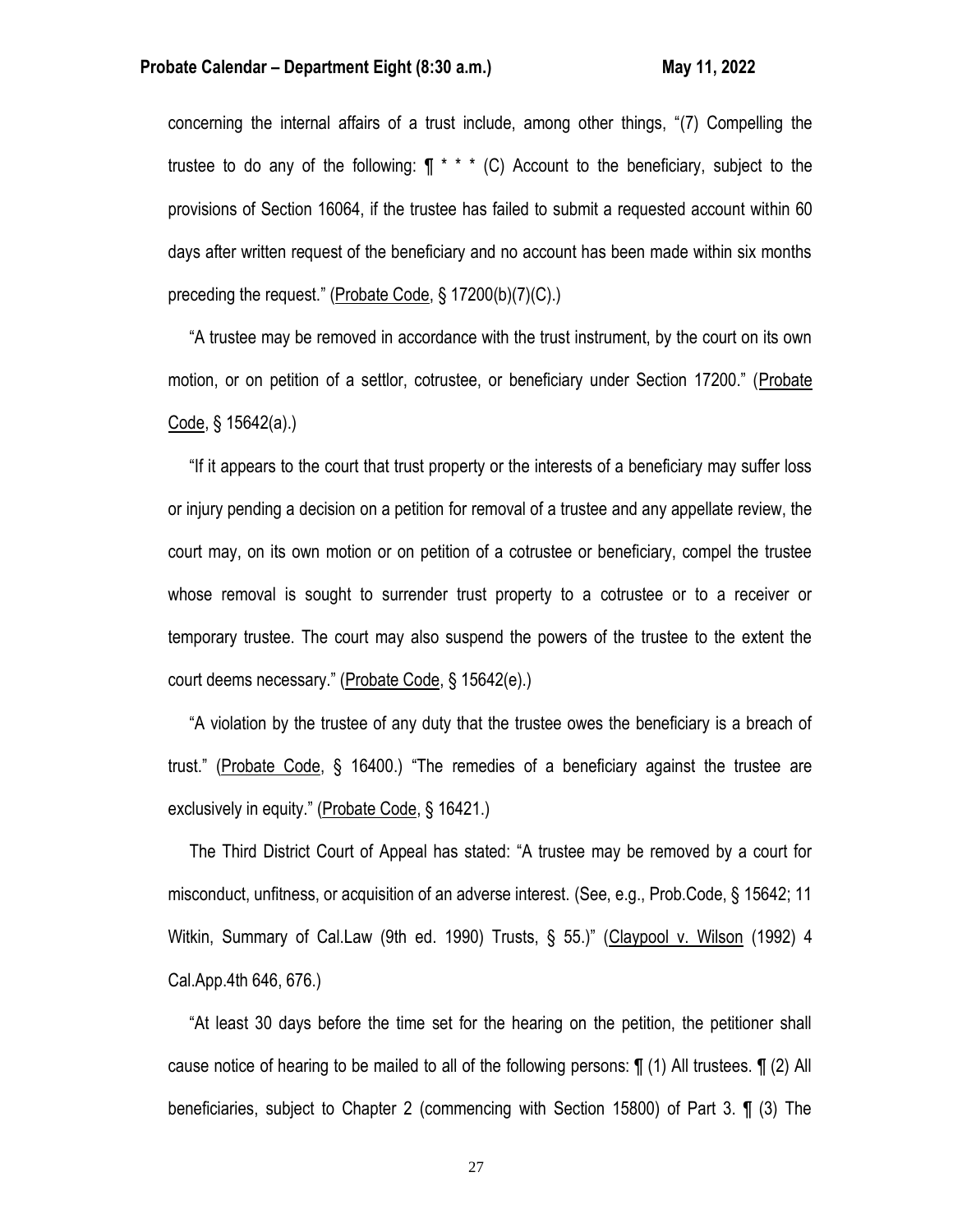Attorney General, if the petition relates to a charitable trust subject to the jurisdiction of the Attorney General." (Probate Code, § 17203(a).)

 While the proof of service filed with the court indicates that the respondent trustee and the other interested parties were validly served notice of the hearing and a copy of the petition by mail concerning the internal affairs of the trust, except for the Section 850 petition, as stated later in this ruling, the respondent trustee and a third party were not properly served notice of the hearing and a copy of the petition to recover Trust property and, therefore, the court can not reach the Section 850 petition issue until they are validly served in the same manner as a summons and complaint.

 In order to avoid piecemeal litigation of the issues raised in the petition, the court will continue the hearing and reserve ruling on the internal affairs of the trust issues until there is proof of proper service on all the interested persons related to the Section 850 petition portion of this action and a hearing on the merits of all issues raised in the petition is held.

Probate Code, § 850 Petition

 The verified petition alleges: the trustee took \$200,000 from the proceeds of a hard money loan secured by the Trust's real property and used that money to purchase a residence in Pollack Pines with her now deceased boyfriend; and the trustee took \$170,000 in rental income from the Trust's Excalibur property and used it for herself, rather than for legitimate Trust expenses and administration.

 Petitioner requests that the funds and property in Pollack Pines allegedly purchased with Trust funds be ordered returned to the Trust; and that the court determine that the respondent trustee is liable for twice the value of the property recovered.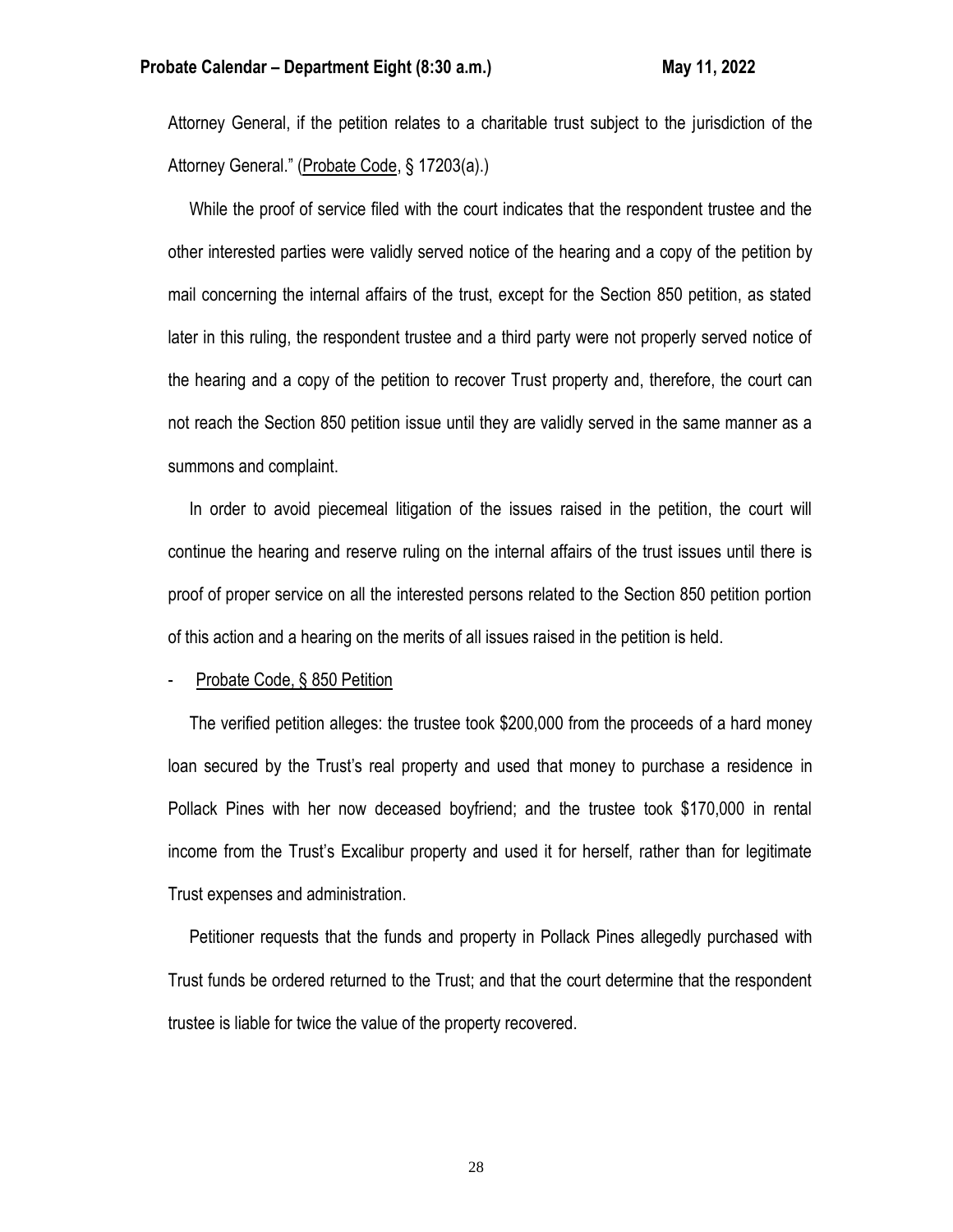"All proceedings concerning the transfer of property of the trust shall be conducted pursuant to the provisions of Part 19 (commencing with Section 850) of Division 2." (Probate Code, § 17200.1.)

 The trustee or any interested person may file a petition to determine ownership of real or personal property and to obtain an order directing the conveyance or transfer real or personal property in any of the following cases: "(A) Where the trustee is in possession of, or holds title to, real or personal property, and the property, or some interest, is claimed to belong to another. (B) Where the trustee has a claim to real or personal property, title to or possession of which is held by another. (C) Where the property of the trust is claimed to be subject to a creditor of the settlor of the trust." (Probate Code, § 850(a)(3).)

 Where the petition to determine ownership of property involves a Trust, notice of the hearing and a copy of the petition must be served at least 30 days prior to the hearing on the trustee and each person claiming an interest in, or having title to or possession of, the subject property in the same manner as service of a summons and complaint and by mail to all beneficiaries and the Attorney General, if the petition relates to a charitable trust subject to the jurisdiction of the Attorney General. (Probate Code, §§ 851(a)(2), 851(b)(3) and 17203(a).)

 "If a court finds that a person has in bad faith wrongfully taken, concealed, or disposed of property belonging to the estate of a decedent, conservatee, minor, or trust, the person shall be liable for twice the value of the property recovered by an action under this part. The remedy provided in this section shall be in addition to any other remedies available in law to a trustee, guardian or conservator, or personal representative or other successor in interest of a decedent." (Probate Code, § 859.)

 "Except as provided in Sections 853 and 854, if the court is satisfied that a conveyance, transfer, or other order should be made, the court shall make an order authorizing and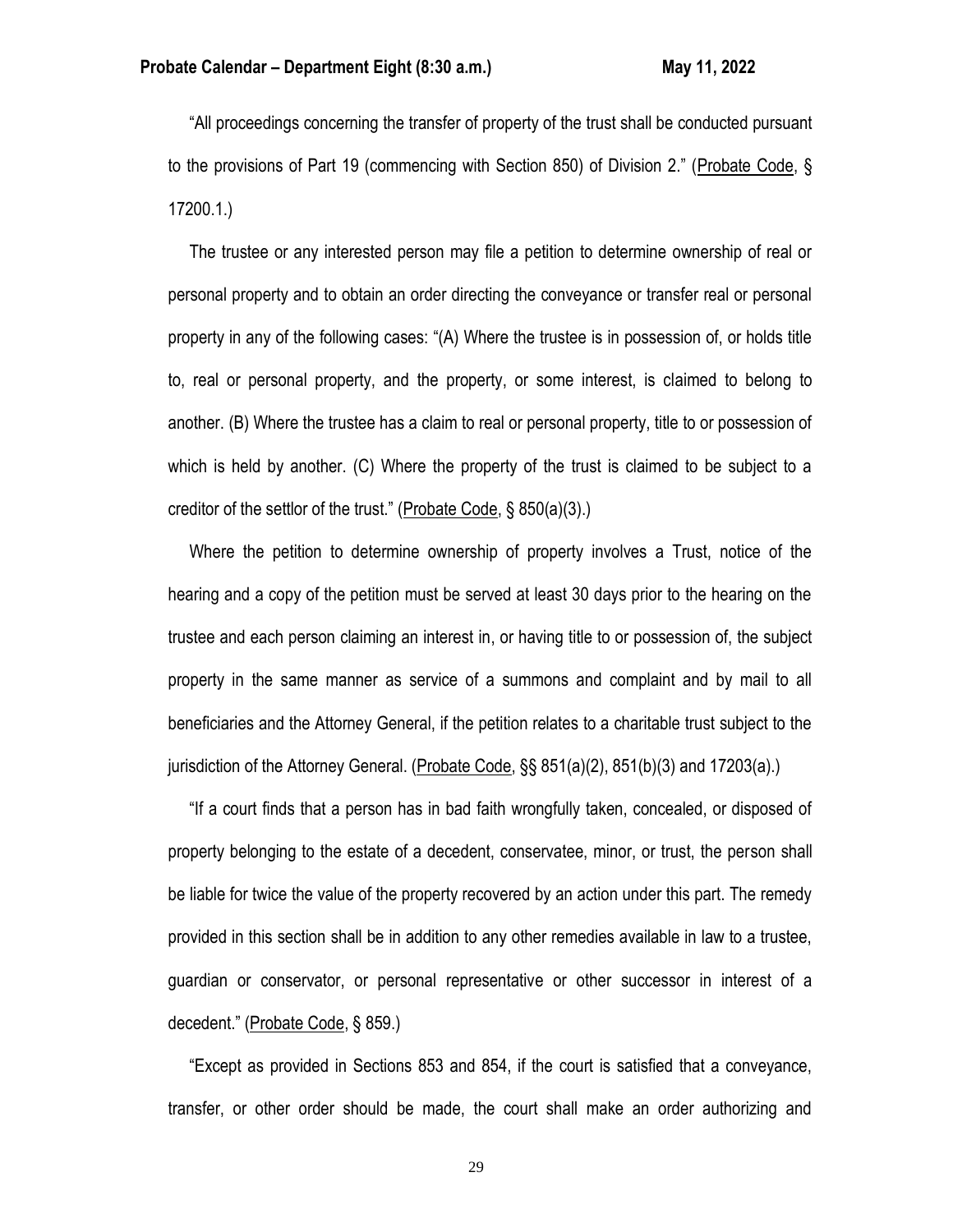#### **Probate Calendar – Department Eight (8:30 a.m.) May 11, 2022 May 11, 2022**

directing the personal representative or other fiduciary, or the person having title to or possession of the property, to execute a conveyance or transfer to the person entitled thereto, or granting other appropriate relief." (Probate Code, § 856.)

 The proof of service declares that notice of the hearing and a copy of the petition were served by mail on the interested parties on April 12, 2022. There was no opposition to the petition in the court's file at the time this ruling was prepared.

 The trustee/person allegedly having possession of property allegedly belonging to the Trust is entitled to service of notice of the hearing and a copy of the petition in the same manner as service of a summons and complaint at least 30 days prior to the hearing. There being no proof of valid service on the trustee, the court can not rule on the merits of the petition to direct transfer of \$170,000 and the Pollack Pines property from the trustee to the Trust or even consider imposing the penalty set forth in Probate Code, § 859.

 Petitioners request that the court order the Pollack Pines property purchased by the respondent trustee and her boyfriend be ordered transferred to the trust. The property apparently is also subject to probate administration, with respondent trustee appointed as the special administrator of the decedent boyfriend's estate in case number PP-20210098. In her capacity as special administrator of an estate claiming an interest in that real property, respondent is also entitled to service of notice of the hearing and a copy of the petition in the same manner as service of a summons and complaint at least 30 days prior to the hearing. The property is subject to a recorded deed of trust, therefore, the trust deed beneficiary, Pearl L. Swig, has a claim of interest in the subject real property and is also entitled to service of notice of the hearing and a copy of the petition in the same manner as service of a summons and complaint at least 30 days prior to the hearing. There being no proof of valid service on the